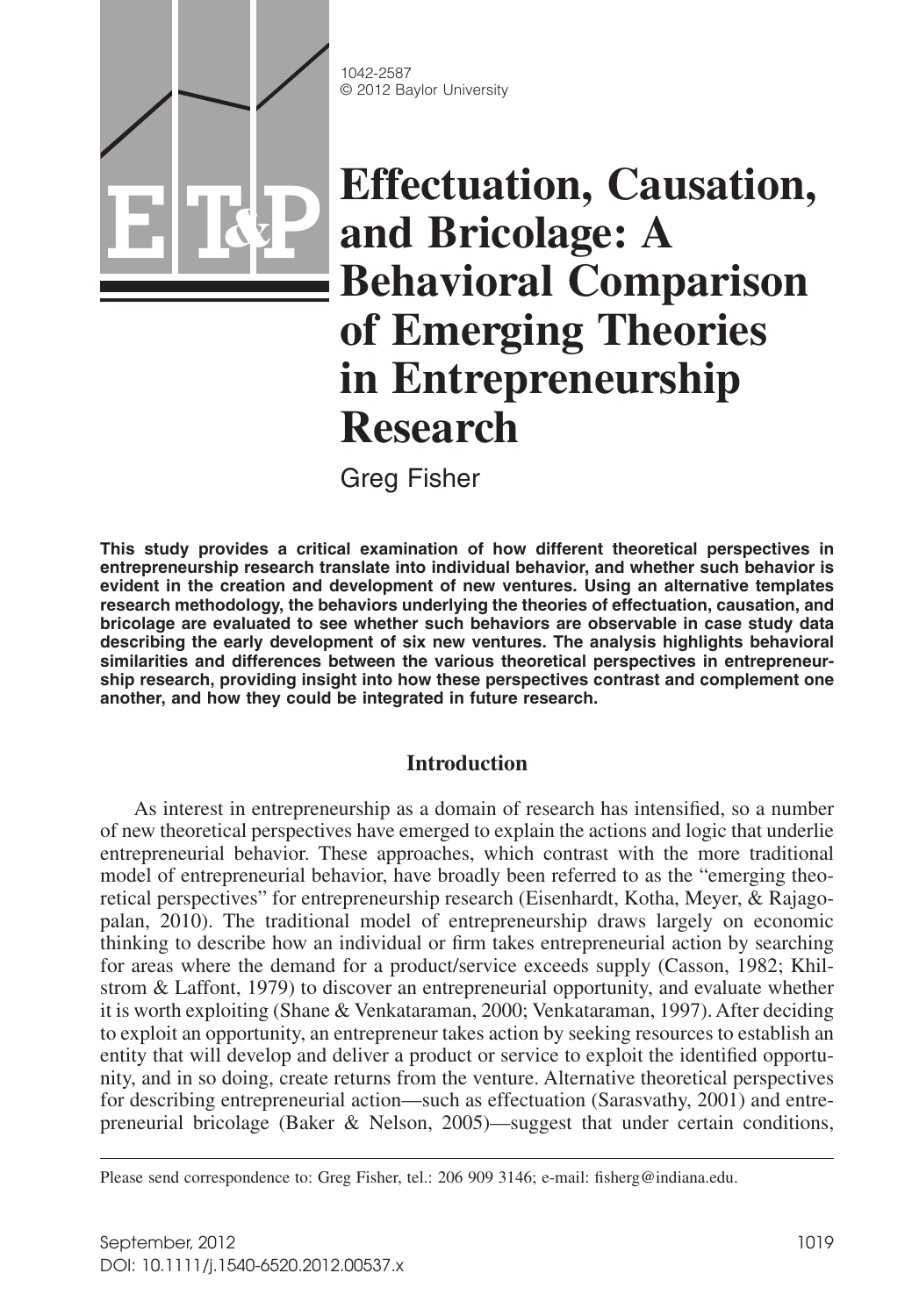entrepreneurs take a different route to identifying and exploiting opportunities. According to the emerging theoretical perspectives of entrepreneurship, entrepreneurs (1) focus primarily on the resources they have on hand and ignore market needs in uncovering an opportunity (Baker & Nelson; Sarasvathy); (2) ignore long-run returns and focus primarily on what they are willing to lose in making decisions about whether to pursue an opportunity (Sarasvathy); (3) refuse to enact the resource limitations dictated by the environment (Baker & Nelson); and (4) eschew long-range goals and plans (Sarasvathy). Prominent emerging theoretical perspectives in entrepreneurship research appear to have much in common with each other, yet they have largely developed and evolved independently of one another.<sup>1</sup> The first aim of this research is to compare and contrast the prominent emerging theoretical approaches for entrepreneurship research. To effectively compare and contrast these approaches, one needs to assess them with a common unit of analysis. Because entrepreneurship is about *action* (McMullen & Shepherd, 2006), and because action in entrepreneurship is often observed as an individual behavior (Bird & Schjoedt, 2009), *entrepreneurial behavior* is a useful unit for this analysis. Entrepreneurial behaviors are the "concrete enactment of individual or team tasks required to start and grow a new organization" (Bird & Schjoedt, p. 328) that manifest as "discrete units of individual activity that can be observed by an audience" (Bird  $&$  Schjoedt, p. 335). The second aim of this research is to link the critical elements of the emerging theoretical approaches for entrepreneurship research to the individual behavior of entrepreneurs, and then to see if such behaviors are observable in people starting new ventures.

To achieve these aims, I translate the major elements in emerging entrepreneurship theories into behaviors and then adopt an *alternative templates research strategy* (Langley, 1999) to examine the individual behaviors pertaining to the emergence and growth of six new consumer Internet ventures founded between 2000 and 2003. The alternate templates research approach, which was popularized by Allison (1971) in his study of decision making at the time of the Cuban Missile Crisis, provides for "several alternative interpretations of the same events based on different but internally coherent sets of a priori theoretical premises" (Langley, p. 698). This allows one to "assess the extent to which each theoretical template contributes to a satisfactory explanation" (Langley, p. 698), and in so doing, provides insight into how various theoretical perspectives are related to one another.

This paper proceeds as follows: In the first section, the theory and literature relating to each of the theoretical approaches addressed is briefly reviewed. The processes encapsulated within each theory are translated into entrepreneurial behaviors—"discrete units of individual activity that can be observed by an audience" (Bird & Schjoedt, 2009, p. 335). Thereafter, the data and methods used in this research are described, and the findings that emerged from the analysis of six new ventures are reported. The final section outlines the conclusions and implications of this research.

## **Theory Review**

### **Selection of Theoretical Perspectives**

Over the past decade, a number of different theoretical perspectives have emerged to describe the logic and behavior underlying the entrepreneurial process, e.g., effectuation

<sup>1.</sup> The foundational articles for each perspective (Baker & Nelson, 2005; Sarasvathy, 2001) do not cite each other. A review of more recent literature under each of these theoretical perspectives suggests there is limited cross-citation between research on effectuation and entrepreneurial bricolage.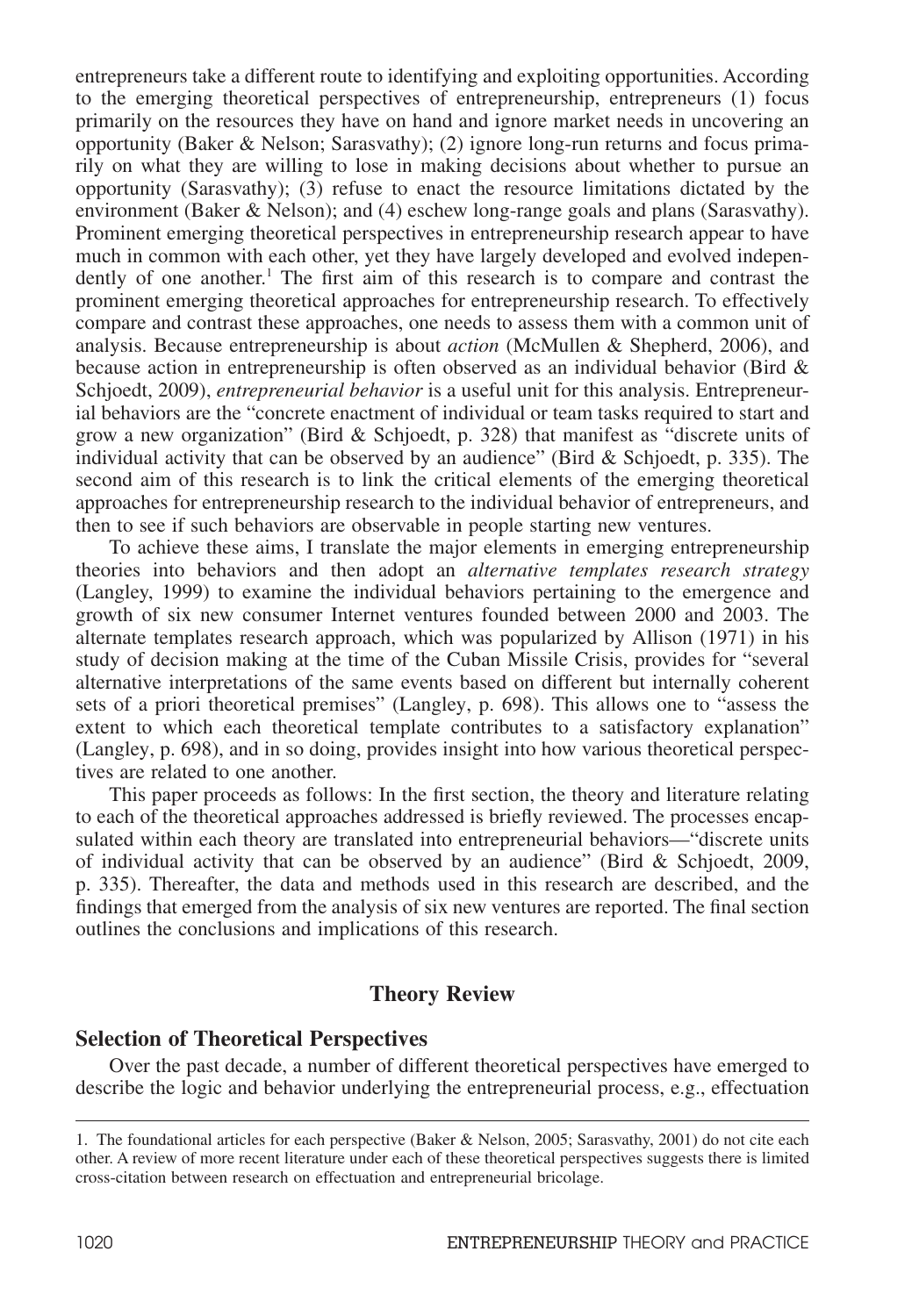(Sarasvathy, 2001), entrepreneurial bricolage (Baker & Nelson, 2005), the creation perspective (Alvarez & Barney, 2007), and user entrepreneurship (Shah & Tripsas, 2007). These new theoretical perspectives have largely sought to describe the differences between the traditional approach to entrepreneurship (called the "causal approach" by Sarasvathy (2001), the "discovery approach" by Alvarez and Barney, and the "classic approach" by Shah and Tripsas) and an alternative approach. While it would be valuable to compare and contrast *all* these theoretical perspectives with the traditional perspective, in the interest of parsimony, the focus of this research is on the traditional approach and two prominent emerging theories. Using the criteria of generality and impact, I focus on effectuation and bricolage as the two emerging theoretical perspectives to be compared with a traditional approach to entrepreneurship research. Both these theoretical perspectives offer general explanations of entrepreneurship,<sup>2</sup> and the foundational papers for effectuation (Sarasvathy, 2001) and entrepreneurial bricolage (Baker & Nelson) are more widely cited than the papers pertaining to the other alternative theoretical perspectives.<sup>3</sup>

Sarasvathy (2001) describes the traditional approach to entrepreneurship as a "causal approach"; therefore, I adopt the concept of causation in this research to capture and outline the traditional theoretical perspective. The three theoretical perspectives that are examined in this research are causation, effectuation, and entrepreneurial bricolage.

### **Framework for Reviewing the Theoretical Perspectives**

Whetten (1989) proposes that the journalistic questions of who, what, where, when, why, and how are useful for describing the building blocks of theory. In this section, these journalistic questions are applied as an organizing framework to dissect the elements of each of the relevant entrepreneurship theories. Within this framework, the *what* element addresses the following question: What factors (variables, constructs, concepts) should be considered as part of the explanation of the social or individual phenomena of interest? The *how* element concerns how this set of factors is related. The *why* element then addresses the "underlying psychological, economic, or social dynamics that justify the selection of factors and the proposed causal relationships" (Whetten, p. 491). Thus, *what* and *how* provide description, while *why* provides explanation. Finally, the *who*, *where*, and *when* elements act as conditions that place limitations on the propositions generated from a theoretical model: "These temporal and contextual factors set the boundaries of generalizability, and as such constitute the range of the theory" (Whetten, p. 492). Table 1 provides an overview of the causal, effectual, and bricolage approaches to entrepreneurship using Whetten's questions—what, how, why and who, where, when—as an organizing framework. Each of these approaches is further expanded on in the next section using the same framework to guide the discussion.

### **Causation**

Causation is the term used by Sarasvathy (2001, 2008) to describe a traditional perspective on entrepreneurship. Under a causation model, an individual entrepreneur

<sup>2.</sup> I am grateful to the reviewers for pointing out that effectuation and bricolage are both "more general explanations of entrepreneurship."

<sup>3.</sup> At the time of conducting this research, Sarasvathy (2001) had been cited 778 times according to Google Scholar; Baker and Nelson (2005) had been cited 385 times; Shah and Tripsas (2007) had been cited 72 times; and Alvarez and Barney (2007) had been cited 236 times.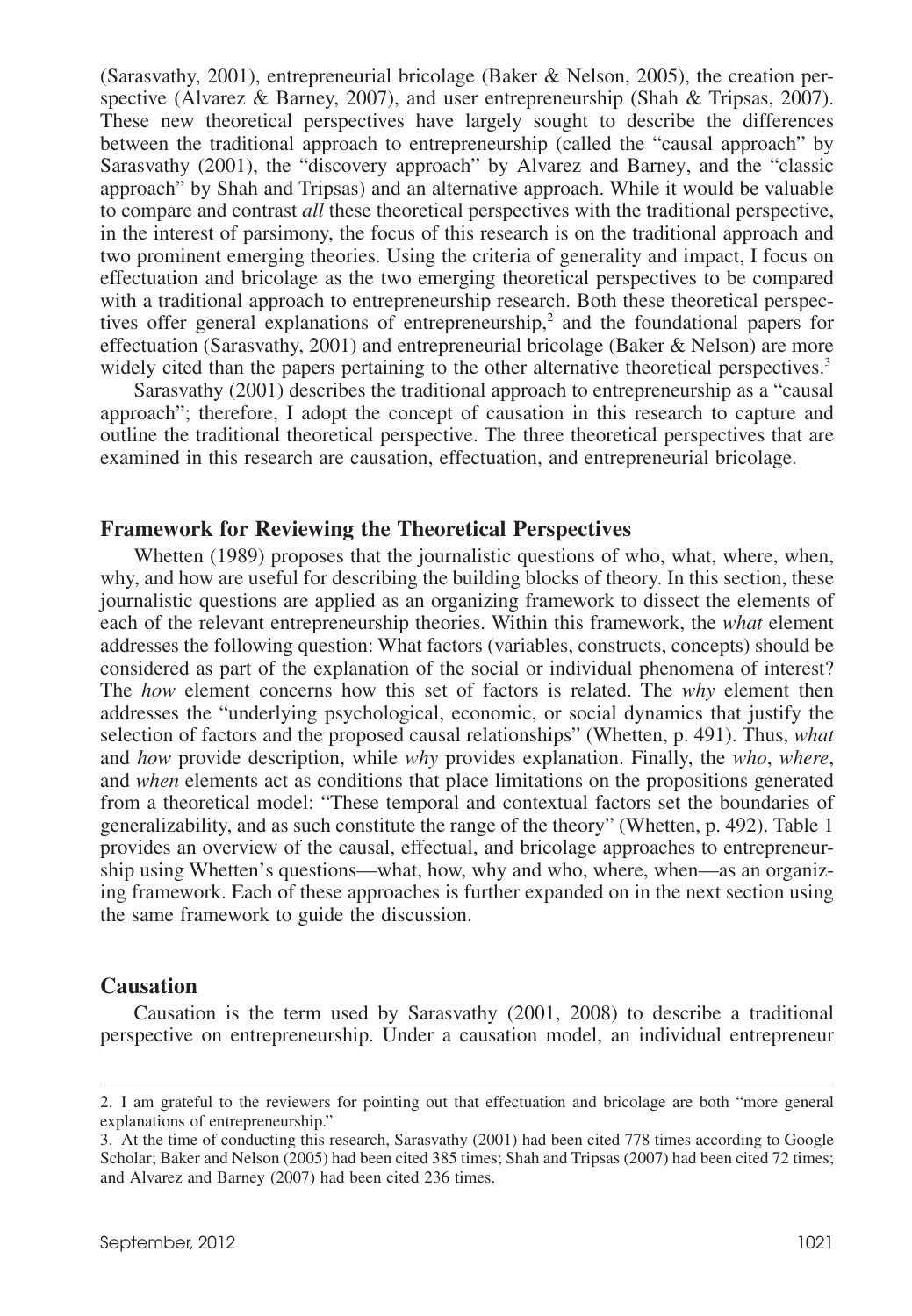# Entrepreneurship Theories

|                                                                                                           | 1. Causation <sup>4</sup>                                                                                                                                                                                    | 2. Effectuation <sup>5</sup>                                                                                                                                                                                                                                                                                              | 3. Entrepreneurial<br>bricolage <sup>6</sup>                                                                                                                                                                                                                                                             |
|-----------------------------------------------------------------------------------------------------------|--------------------------------------------------------------------------------------------------------------------------------------------------------------------------------------------------------------|---------------------------------------------------------------------------------------------------------------------------------------------------------------------------------------------------------------------------------------------------------------------------------------------------------------------------|----------------------------------------------------------------------------------------------------------------------------------------------------------------------------------------------------------------------------------------------------------------------------------------------------------|
| What factors are part of<br>the explanation?                                                              | Causation:<br>Outcome is given<br>Select between means to<br>achieve that outcome by:<br>1. Starting with ends<br>2. Analyzing expected return<br>3. Doing competitive analysis<br>4. Controlling the future | Effectuation:<br>Set of means are given<br>$\bullet$<br>Select between possible<br>$\bullet$<br>effects that can be created<br>with those means by:<br>1. Starting with means<br>2. Applying the affordable loss<br>principle<br>3. Establishing and leveraging<br>strategic relationships<br>4. Leveraging contingencies | Entrepreneurial bricolage:<br>Make do with what is at hand<br>• Create something from<br>nothing by:<br>1. Making do<br>2. Combining resources for new<br>purposes<br>3. Using resources at hand                                                                                                         |
| <b>How</b> are the factors<br>identified related to<br>outcomes of interest?                              | Causation processes $=$ identifying<br>and exploiting opportunities in<br>existing markets with lower<br>levels of uncertainty.<br>• Later entrants into an industry<br>>> causation processes               | Effectuation processes =<br>identifying and exploiting<br>opportunities in new markets<br>with high levels of uncertainty.<br>$\bullet$<br>Successful early entrants into<br>a new industry >> effectuation<br>processes<br>• Effectual firms >> fail early<br>and cheap                                                  | Entrepreneurs in penurious<br>environment = option to seek<br>resources; ignore the<br>opportunity to engage in<br>bricolage.<br>Bricolage in multiple domains<br>$\bullet$<br>$\gg$ reinforcing<br>patterns = stalled growth.<br>• Bricolage in selective domains<br>$\gg$ efficient routines = growth. |
| Why can we expect the<br>proposed relationships<br>to exist?                                              | Decision theory:<br>Decision makers dealing with<br>measurable or predictable<br>future will do systematic<br>information gathering and<br>analysis within certain bounds<br>(Simon, 1959).                  | Decision theory:<br>Decision makers dealing with<br>unpredictable phenomena will<br>gather information through<br>experimental and iterative<br>learning techniques aimed at<br>discovering the future.                                                                                                                   | Social construction:<br>Resource environments are<br>socially constructed, which<br>allows for specific social and<br>organization mechanisms to<br>facilitate the creation of<br>something from nothing.                                                                                                |
| Who, Where, When?<br>The assumptions and<br>limitations underlying<br>the theory (boundary<br>conditions) | Static, linear environment.<br>Predictable aspects of an<br>uncertain future are<br>discernible and measurable.<br>Entrepreneurial opportunities<br>are objective and identifiable<br>a priori.              | Dynamic, nonlinear, and<br>$\bullet$<br>ecological environments.<br>• Future is unknowable and not<br>measurable.<br>Entrepreneurial opportunities<br>$\bullet$<br>are subjective, socially<br>constructed, and created<br>through a process of<br>enactment.                                                             | • Resource environments are<br>socially constructed.<br>• Entrepreneurs confront<br>situations of significant<br>resource constraint.<br>• Entrepreneurs have access to<br>some resources on hand that<br>can be used to "make do."                                                                      |

Phenomena of interest: The process employed by entrepreneurs in identifying and exploiting an opportunity for a new product or service.

decides on a predetermined goal and then selects between means to achieve that goal (Sarasvathy, 2001). Entrepreneurship is reflected as "a linear process in which entrepreneur volition leads to gestational and planning activities" (Baker, Miner, & Eesley, 2003, p. 256), and involves ". . . the process of discovery, evaluation and exploitation of

<sup>4.</sup> Sarasvathy (2001, 2008).

<sup>5.</sup> Sarasvathy (2001, 2008).

<sup>6.</sup> Baker and Nelson (2005).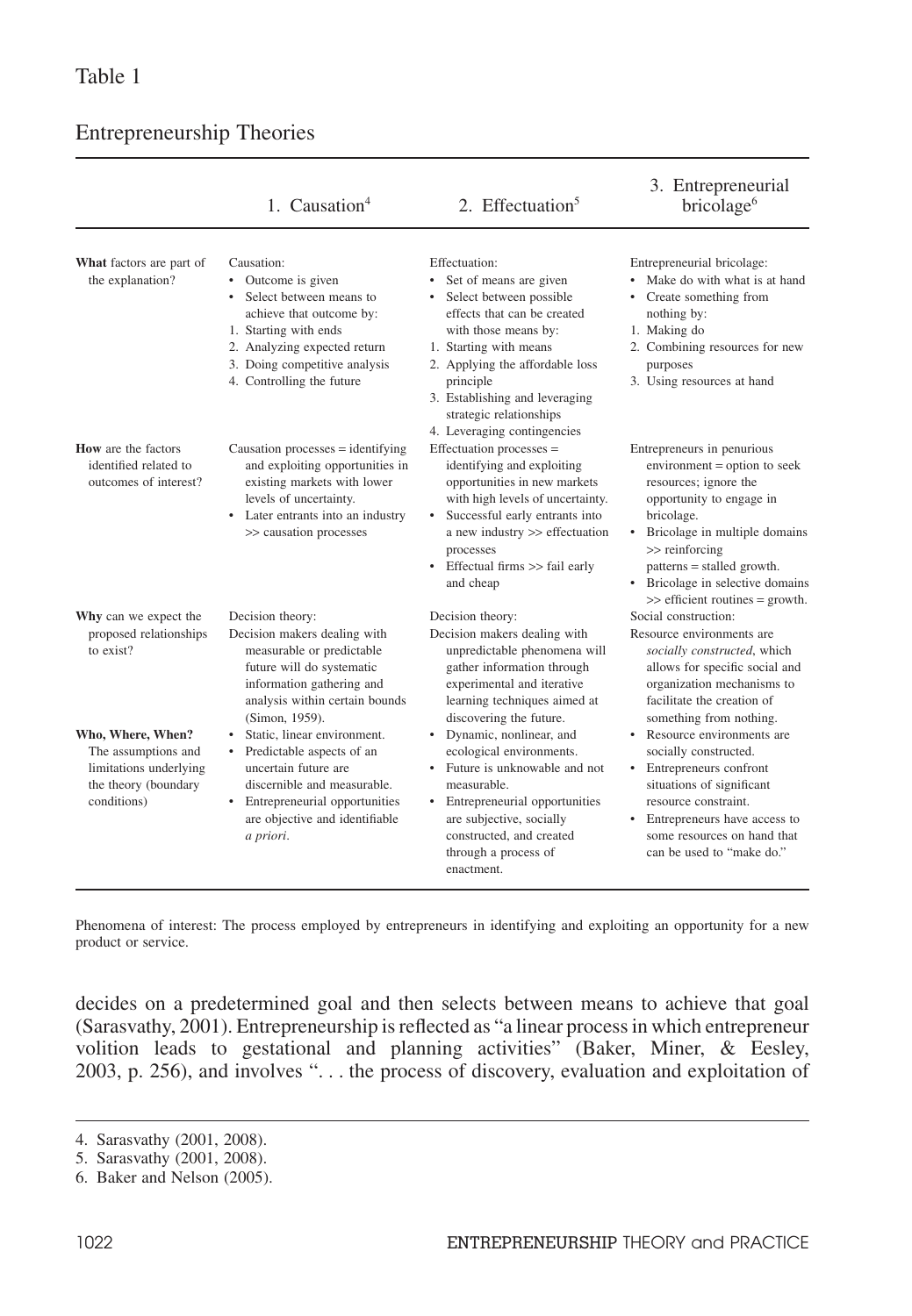opportunities" (Shane & Venkataraman, 2000, p. 218). Central to this approach are concepts of intentionality (Katz & Gartner, 1988), opportunity identification and evaluation (Shane & Venkataraman), planning (Delmar & Shane, 2003), resource acquisition (Katz & Gartner), and the deliberate exploitation of opportunities (Shane & Venkataraman).

*What Factors Form Part of the Explanation?* The factors that form part of the explanation of the entrepreneurial process include the identification and evaluation of objective opportunities (Shane & Venkataraman, 2000), the establishment of goals to exploit identified opportunities (Sarasvathy, 2001), and the analysis of alternative means to fulfill goals while accounting for environmental conditions that constrain the possible means (Sarasvathy). Criteria for choosing between means usually involve maximizing the expected returns in terms of predetermined goals (Sarasvathy).

*How Are the Factors Identified Related to Outcomes of Interest?* In the causal view of entrepreneurship, markets are rarely created. Markets, and entrepreneurial opportunities within those markets, are assumed to preexist (Casson, 1982; Shane & Venkataraman, 2000). The goal of the entrepreneur is to grab as much of the existing market universe as possible (Kotler, 1991). Therefore, in identifying "*how*" causation factors are related to new venture outcomes, it is argued that identifying opportunities, focusing on goals, analyzing returns, competitive analysis, and controlling the future will be more strongly related to outcomes for later entrants into an established industry (Sarasvathy, 2001).

*Why Do the Proposed Relationships Exist?* The explanation for "*why*" causation logic is adopted in the entrepreneurial context stems from decision theory (e.g., Ellsberg, 1961; Simon, 1959), which posits that decision makers' underlying beliefs about future phenomena can be deduced by examining the types of heuristics and logical approaches they use in making a decision relating to that phenomena, and "if decision makers believe they are dealing with a measurable or relatively predictable future, they will tend to do some systematic information gathering and analysis within certain bounds" (Sarasvathy, 2001, p. 252). Furthermore, entrepreneurs set goals and establish plans to concretize their intentions (Katz & Gartner, 1988) and attract resources (Katz & Gartner). "By helping firm founders to make decisions, to balance resource supply and demand, and to turn abstract goals into concrete operational steps, business planning reduces the likelihood of venture disbanding and accelerates product development and venture organizing activity" (Delmar & Shane, 2003, p. 1165).

**Boundary Conditions.** For the causal process to be applicable, the market for a product or service needs to exist prior to exploitation, and historic information must be available to evaluate opportunities and assess means to exploit those opportunities (Sarasvathy, 2001). The existence of a market, and the existence of information about the market, is therefore a boundary condition for this approach.

*Process.* The process underlying the causal approach to entrepreneurship is reflected in Figure 1. The process flow diagram shows how the recognition and evaluation of opportunities allow for opportunity identification that leads to the establishment of goals and a plan to exploit the identified opportunity. Thereafter, the entrepreneur raises resources to develop and market a solution and, in turn, engages in the processes of creating something to address the opportunity identified, which hopefully results in entry into the marketplace, allowing for feedback that leads to further refinements of the product or service.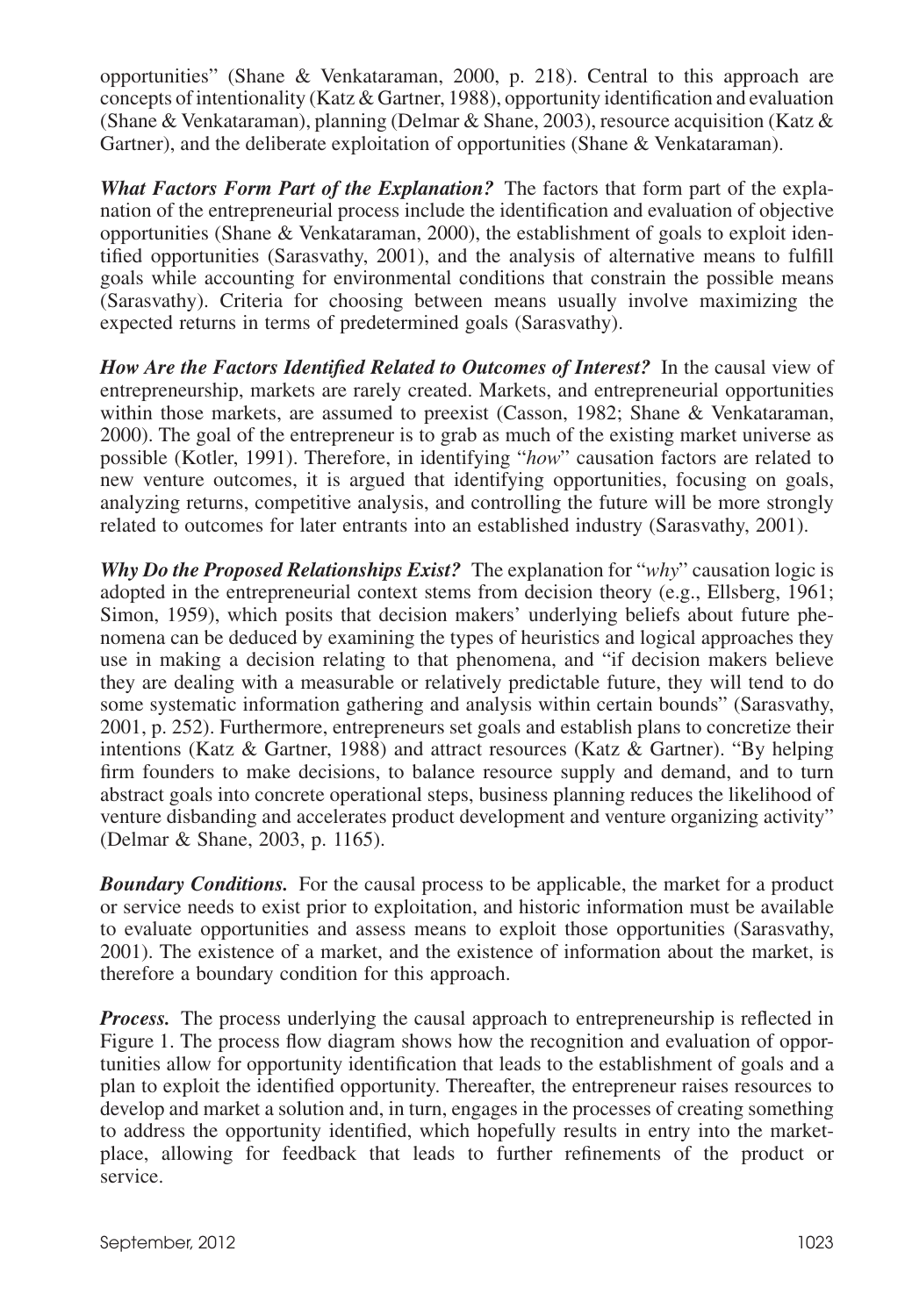Causation Approach to Entrepreneurship (Adapted From Classic Approach to Entrepreneurship in Shah & Tripsas, 2007)



Because entrepreneurial environments are often highly dynamic, unpredictable, and ambiguous, there is not always enough information for entrepreneurs to readily recognize and evaluate opportunities prior to exploitation. To address this, Sarasvathy (2001, 2008) proposed the theory of effectuation as an explanation for entrepreneurial activities under such conditions. Effectuation is juxtaposed with causation "as a dichotomy to enable clearer theoretical exposition" (Sarasvathy, 2001, p. 245).

# **Effectuation**

Effectuation is described by Sarasvathy (2008) as "a logic of entrepreneurial expertise, a dynamic and interactive process of creating new artifacts in the world." A conceptual model of effectuation in market and venture creation was initially sketched by Sarasvathy (2001), and expanded upon by Sarasvathy and Dew (2005), and by Sarasvathy (2008). The theory suggests that under conditions of uncertainty, entrepreneurs adopt a decision logic that is different to that explicated by a traditional, more rational model of entrepreneurship (called "causation" in Sarasvathy's writings).

Effectuation dictates that in highly uncertain and dynamic environments, target customers can only be defined *ex post* through whoever buys a product or service. Goals change, are shaped and constructed over time, and are sometimes formed by chance. Instead of focusing on goals, the entrepreneur exerts control over the available set of means—the things over which the entrepreneur has control (Sarasvathy, 2001). At the individual level, this includes personal knowledge, skills, and social networks. At the firm level, means include physical, human, and organizational resources (Barney, 1991).

*What Factors Form Part of the Explanation?* The key factors that are part of the explanation for the role of effectual logic in entrepreneurship include (1) starting with means as opposed to establishing end goals; (2) applying affordable loss instead of expected return when evaluating options; (3) leveraging relationships instead of competitive analysis when assessing relationship with other individuals and organizations; and (4) exploiting and not avoiding contingencies (Sarasvathy, 2008).

*Starting with means* describes how entrepreneurs make important decisions by focusing on the resources under their control—asking "Who am I?"; "What do I know?"; and "Whom do I know to uncover opportunities?" (see Figure 2)—rather than focusing on a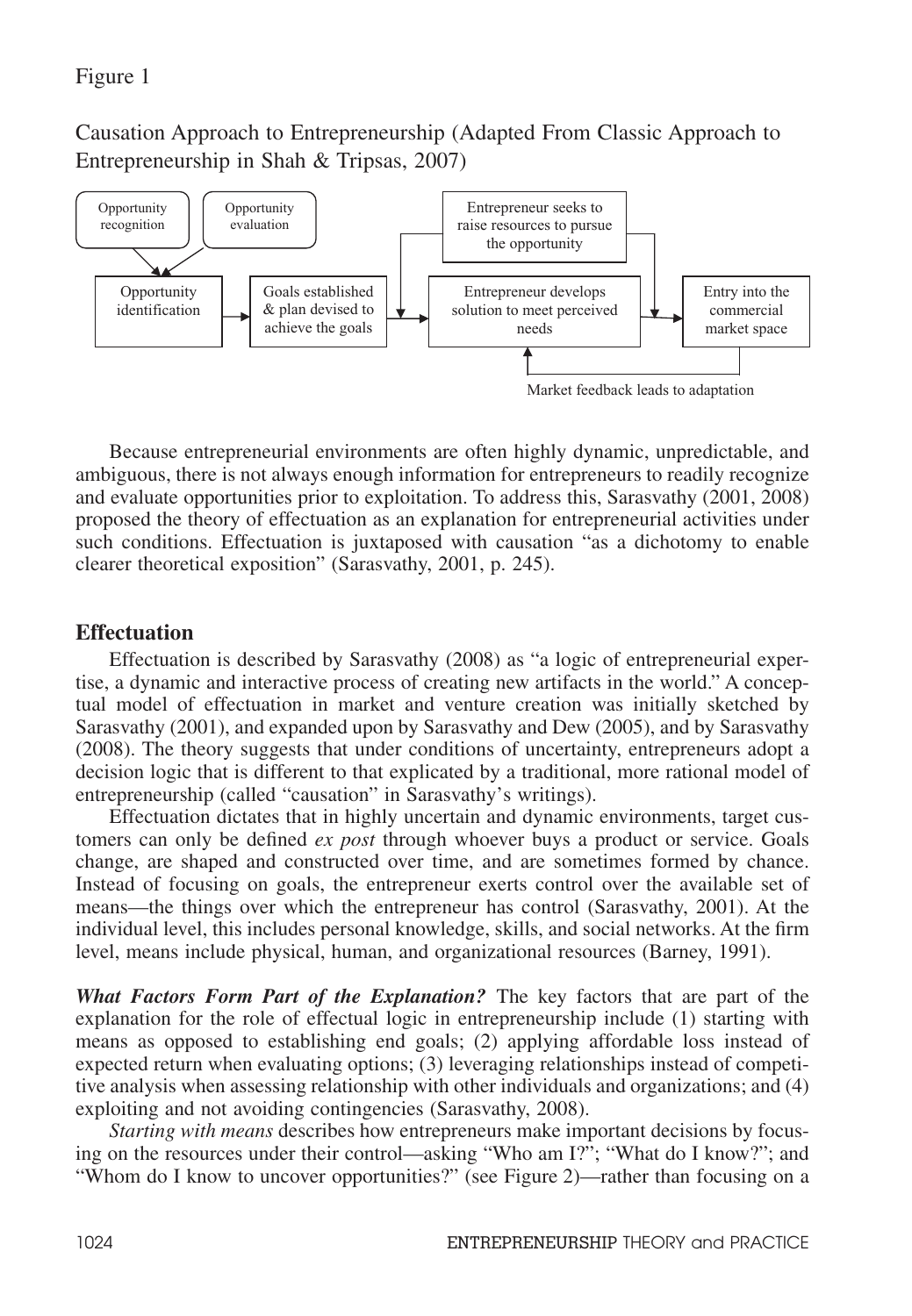# Figure 2



Effectual Approach to Entrepreneurship (Sarasvathy & Dew, 2005)

predefined end goal. They engage in activities and allow goals to emerge and change as they exploit the means under their control, thereby engaging in an ongoing process of exploration (March, 1991) to uncover options for what they can do. Chandler, DeTienne, McKelvie, and Mumford (2011) operationalized this as follows: *Affordable loss* entails making decisions based on what one is willing to lose, and committing a specific amount of resources to an endeavor with the understanding and acceptance that such resources may be lost. The alternative is to make resource allocation decisions based on probabilities and expected returns (Latene, 1959). *Leveraging strategic relationships* suggests that entrepreneurs can focus their attention on building partnerships rather than doing systematic competitive analysis. Competitive analysis has traditionally been a key input into strategy formulation (Porter, 1979), yet entrepreneurs can focus more on whom they can work with rather than compete with. *Exploiting contingencies* entails embracing unexpected events and turning them into profitable opportunities, thereby getting unanticipated outcomes as opposed to achieving a predefined goal.

*How Are the Factors Identified Related to Outcomes of Interest?* It is argued that effectual processes are related to uncovering and exploiting opportunities in new markets with high levels of uncertainty (Sarasvathy, 2001). Because of this, Sarasvathy suggests that successful early entrants into a new industry are more likely to have used effectuation processes than causation processes. Because effectuation does not involve elaborate planning and prediction, the costs associated with such activities are reduced (Bhide, 2000; Mintzberg, 1994). Sarasvathy (2001) argues that if new firms created through processes of effectuation fail, they will fail early and/or at lower levels of investment than those created through processes of causation.

*Why Do the Proposed Relationships Exist?* Effectuation builds on the decision theory literature that suggests that if decision makers believe they are dealing with relatively unpredictable phenomena, they will try to gather information about future trends through experimental and iterative learning (e.g., Ries, 2011). The elements of effectuation are enactments of experimental and iterative learning techniques that enable entrepreneurs to discover information about the future as time passes (Sarasvathy, 2001).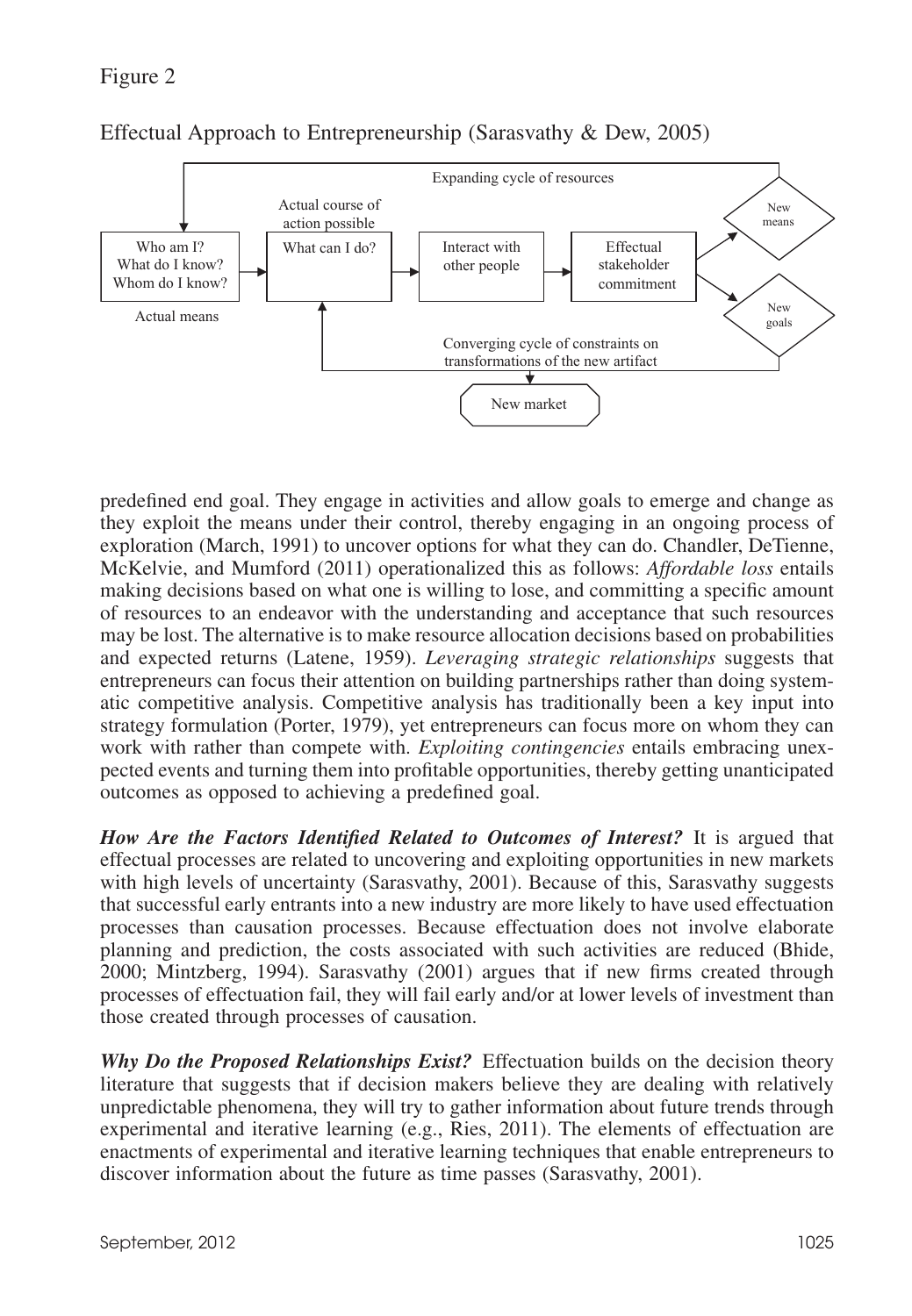*Boundary Conditions.* Effectuation is relevant in dynamic, nonlinear, and ecological environments (Sarasvathy, 2001) where the future is unknowable and, therefore, not measurable. The theory of effectuation assumes that entrepreneurial opportunities are subjective, socially constructed, and created by an entrepreneur through a process of *enactment* in which "[m]anagers construct, rearrange, single out, and demolish many 'objective' features of their surroundings, and literally create their own constraints" (Weick, 1979, p. 243).

*Process.* The process flow of an effectual approach to entrepreneurship is captured in Figure 2. The entrepreneurial process is initiated with an examination of the means available to an entrepreneur. The questions "Who am I?", "What do I know?", and "Whom do I know?" allow for an examination of the means available to an entrepreneur, which allows him or her to consider what he or she can do (Sarasvathy  $&$  Dew, 2005). Through interacting with others and engaging with stakeholders, the entrepreneur discovers new means and establishes new goals that allow for revaluation of means and possible courses of action (Sarasvathy & Dew).

# **Bricolage**

Another entrepreneurship theory that has come to the fore in the recent past is the theory of entrepreneurial bricolage (Baker & Nelson, 2005). The term "bricolage" can be defined as "making do by applying combinations of resources at hand to new problems and opportunities" (Baker & Nelson, p. 33). The concept was originally introduced by the anthropologist Levi-Strauss (1966) to distinguish between the actions of an engineer and the actions of a "bricoleur" or handyman. While the engineer focuses on gathering tools and materials for an intended design, the bricoleur chooses instead to make do with whatever material is at hand. For example, to design a table, the engineer might draw out a plan and requisition supplies—wooden boards, wood screws, sandpaper, and varnish—to achieve an intended design. In contrast, the bricoleur would choose to look around the workshop and create a table from a discarded wooden block. He or she might improvise table legs from metal poles and use leftover paint to achieve the desired object. While the end state in each case is similar—a table—the mechanism used to achieve that state is quite different for the engineer and the bricoleur (Levi-Strauss).

Since its original conception, bricolage has been applied in a range of different domains and to a variety of phenomena, including explanations of the formative processes in teaching (Hatton, 1989), lawmaking (Hull, 1991), and institution building (Lanzara, 1998). In the entrepreneurship literature, bricolage has been used to conceptually explain market creation (Baker & Nelson, 2005) and nascent firm growth (Baker et al., 2003). In the innovation literature, bricolage describes how robust designs can be created in uncertain environments (Ciborra, 1996; Garud & Karnoe, 2003).

*What Factors Form Part of the Explanation?* Bricolage may be considered as the development of an action-orientated or "hands-on" approach (Senyard, Baker, & Davidsson, 2009). Through a refusal to enact limitations on known existing resources and their uses (Phillips & Tracey, 2007), bricoleurs use resources in ways for which they were not originally designed (Baker & Nelson, 2005). This resource repackaging, transposing, and recombining can be considered forms of "creative reinvention" (Rice & Rogers, 1980). In an entrepreneurial context, bricolage is creating something from nothing by making do with what is at hand to solve problems and uncover opportunities (Baker  $\&$ Nelson).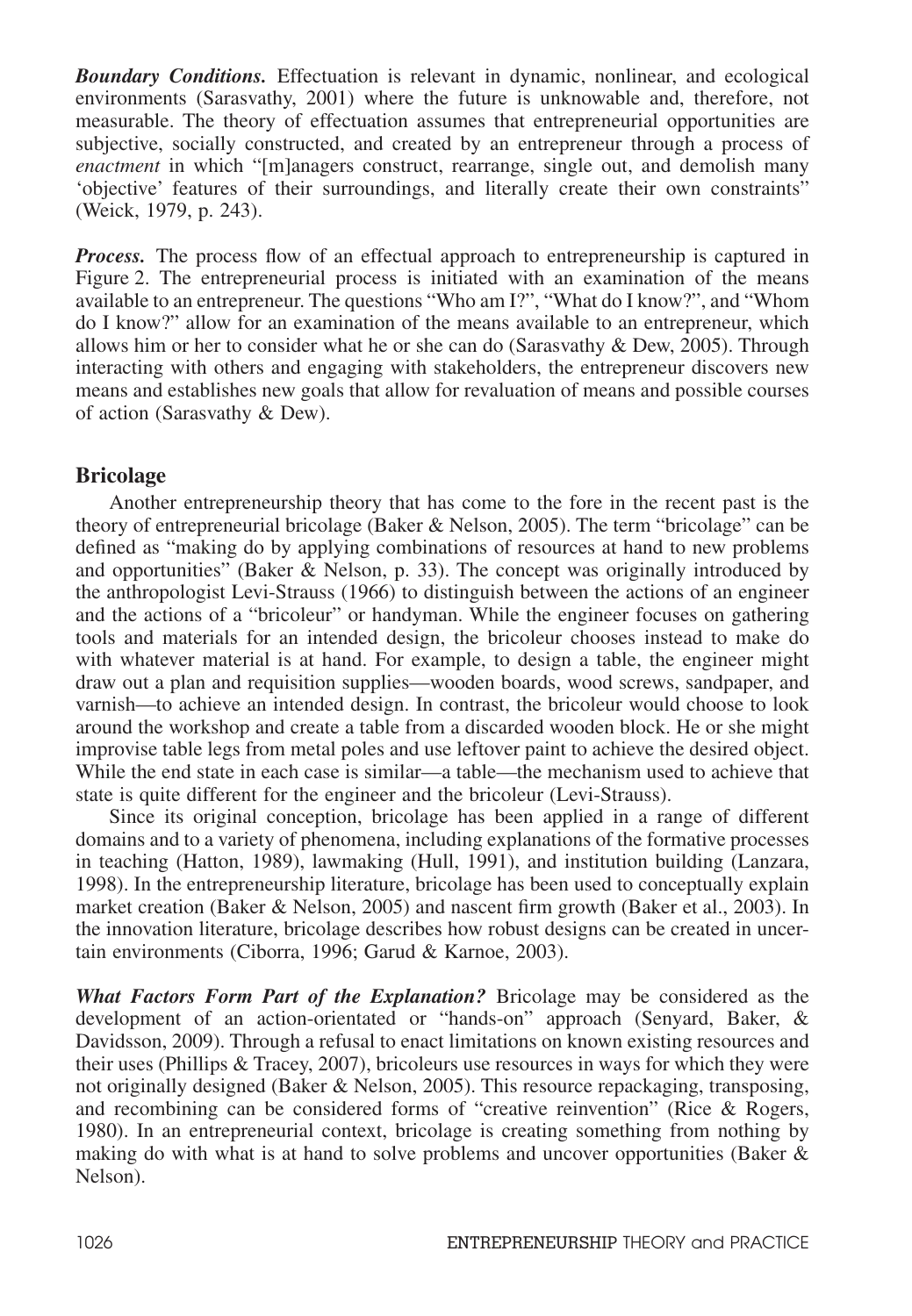*How Are the Factors Identified Related to Outcomes of Interest?* Baker and Nelson (2005) inductively derived the foundations of a theory of entrepreneurial bricolage. They proposed that when entrepreneurs are confronted with penurious environments environments that present new challenges without providing new resources—they have three options: (1) to *seek resources* from domains external to the firm; (2) to *avoid new challenges* by remaining inert, downsizing, or disbanding; or (3) to *enact bricolage* by making do by applying combinations of the resources at hand to new problems and opportunities. Those who adopt the third approach have the choice to enact bricolage in five domains: (1) *physical inputs*—imbuing forgotten, discarded, worn, or presumed single-application materials with new use-value; (2) *labor inputs*—involving customers, suppliers, and hangers-on in providing work on projects; (3) *skills inputs*— permitting and encouraging the use of amateur and self-taught skills that would otherwise go unapplied; (4) *customers/markets*—providing products or services that would otherwise be unavailable; and (5) *institutional and regulatory environment*—refusing to enact limitations with regard to many "standards" and regulations, and by actively trying things in a variety of areas in which entrepreneurs either do not know the rules or do not see them as constraining. Baker and Nelson proposed that entrepreneurs vary in their enactment of bricolage, and this variation affects firm outcomes over time:

Bricolage across multiple domains generates mutually reinforcing patterns and, in some cases, a firm identity and community of practice that cements firms into the practice of parallel bricolage and stalled growth . . . In contrast, firms that engaged in selective bricolage created something from nothing in fewer domains. Evidently because they escaped the self-reinforcing dynamics of the parallel bricolage identity and organizational form, these firms often preserved the ability to leverage the unique services created through bricolage to generate growth. (Baker & Nelson, p. 354)

The theory of entrepreneurial bricolage suggests that the patterns that an entrepreneur adopts with respect to enacting or testing and counteracting limitations will shape the relationship between bricolage activities and firm growth. Bricolage activities can enable entrepreneurs to overcome resource constraints, but they can also lock the firm into a self-reinforcing cycle of activities that limit growth.

*Why Do the Proposed Relationships Exist?* The theory of entrepreneurial bricolage rests on the concept of the social construction of resources. Penrose (1959) outlines how the resource environment is *idiosyncratic* to the uses firms make of it. This leads to differences in how entrepreneurs interpret their environment and in the ability of their firms to survive and prosper given ostensibly similar resource constraints. Resource environments are therefore *socially constructed*, which allows for specific social and organization mechanisms to facilitate the creation of something from nothing (Baker & Nelson, 2005).

*Boundary Conditions.* In order for the theory of entrepreneurial bricolage to be relevant, entrepreneurs need to confront an environment that is resource constrained while still having access to some resources that can be used to "make do." The theory is therefore most relevant to entrepreneurs operating in penurious environments.

*Process.* The process of entrepreneurial bricolage, as described by Baker and Nelson (2005), is reflected in Figure 3. This process captures the options available to entrepreneurs in penurious environments: avoid challenge, seek resources, or make do with what is on hand. By making do with what is on hand, an entrepreneur can leverage physical, institutional, or human resources in novel ways. Extensive bricolage in multiple domains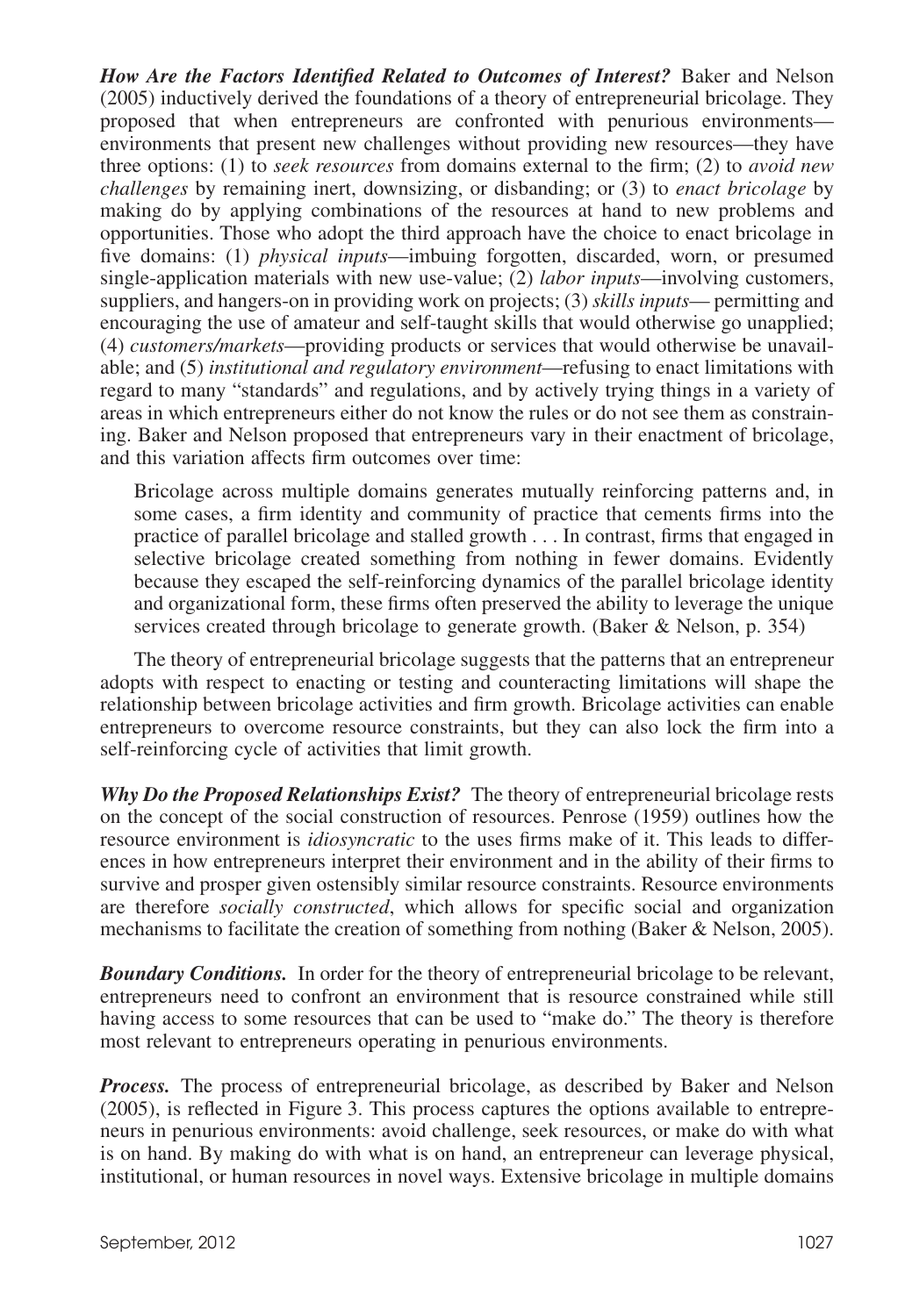

Bricolage Approach to Entrepreneurship (Baker & Nelson, 2005)

can result in a bricolage "trap" and restricted growth, while bricolage in selective domains allows for breaking through resource constraints while also establishing a base for firm growth.

# **Entrepreneurial Behavior**

The study of entrepreneurial behavior is an examination of human behavior involved in finding and exploiting entrepreneurial opportunities through creating and developing new organizations (Bird & Schjoedt, 2009). The goal of this line of research is to "explain, predict, and control (shape and change) behavior at the individual and team level" (Bird, Schjoedt, & Baum, 2010). Entrepreneurial behaviors are the "concrete enactment of individual or team tasks required to start and grow a new organization" (Bird & Schjoedt, p. 328) and manifest as "discrete units of individual activity that can be observed by an audience" (Bird & Schjoedt, p. 335). Although a number of studies have examined entrepreneurial behaviors as both independent and dependent variables (see Bird & Schjoedt for a review), there is very limited published research that considers the behavioral implications of some of the emerging theories of entrepreneurship such as effectuation and entrepreneurial bricolage. From a review of the literature, two studies emerged that extend the emerging theories of entrepreneurship into the behavioral domain. Chandler et al. (2011) developed and validated self-report scales to assess the application of effectuation and causation processes within new ventures. Some of the items in the scales they developed are directly related to entrepreneurial behaviors. Senyard et al. (2009) refer to the concept of "bricolage behaviors" in the theorizing for their study on the relationship between entrepreneurial bricolage and performance. They developed an eight-item scale for measuring "bricolage behaviors" in entrepreneurial ventures. These two studies (Chandler et al.; Senyard et al.) provide a useful foundation for operationalizing the behaviors that underlie effectuation, causation, and bricolage. The researchers conducting these studies (Chandler et al.; Senyard et al.) engaged in a series of activities to generate and validate the items in the instruments they created. Because of the effort they put into understanding the theory and translating it into measurable items, it is valuable to use these operationalizations as central to the description of entrepreneurial behavior associated with each theoretical perspective. To this end, the items used in their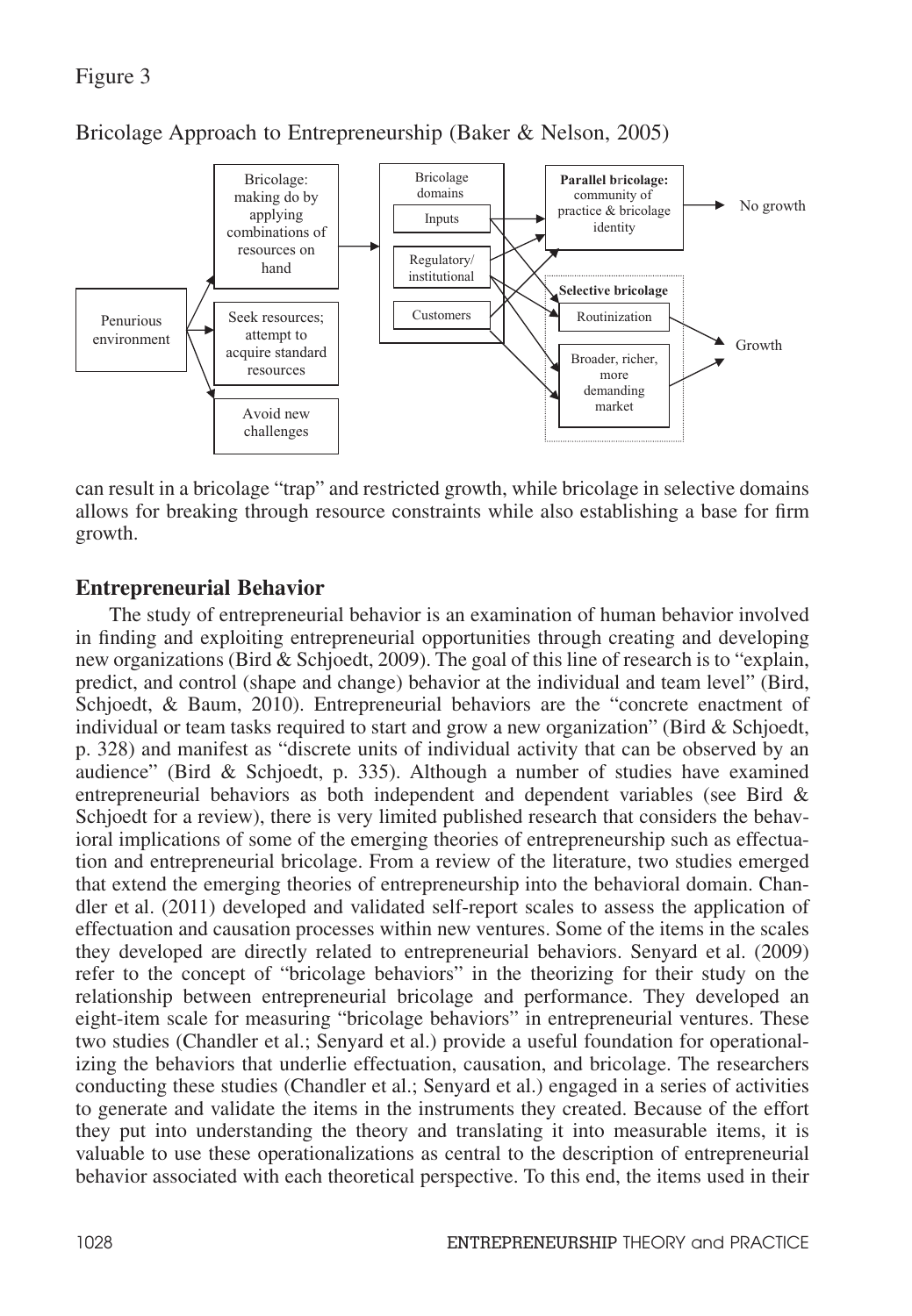measurement instruments were adapted as a foundation to describe the entrepreneurial behaviors underlying each of the entrepreneurship theories. Table 2 provides a description of the entrepreneurial behaviors associated with each of the theoretical perspectives, plus additional specific examples for each behavior.<sup>7</sup>

The specific behaviors underlying each of the theoretical perspectives reviewed here are used as a basis to evaluate the actions taken in the emergence of six new firms in the computer Internet space. The methodology, data, and analysis tools are described in detail in the next section.

## **Methods**

This research relied on an alternate template research design (Langley, 1999). The alternate template approach is useful for comparing and contrasting if and how different theoretical perspectives explain a complex process. It provides alternative explanations of the same situation using different theoretical perspectives and assumptions—thereby highlighting elements of each perspective that fit with the data. The "confrontation among different interpretations can reveal the contributions and gaps" of each perspective (Langley, p. 699). The strategy was popularized by Allison (1971) in his classic study of the decisions made during the Cuban Missile Crisis of 1962. It has since been used to examine alternate approaches to organizational change (Markus, 1983) and competitive strategy (Collis, 1991). To my knowledge, the alternate templates research approach has never been used to contrast different theories in entrepreneurship research.

Because this strategy draws on theory from outside the data, it is deductive (Langley, 1999). There are two ways of applying this approach. The first is to develop competing hypotheses based on different theoretical perspectives, and to formally test the hypotheses to reveal which theory is more useful for explaining the data (e.g., Markus, 1983). The second way to apply this approach is to use different theoretical perspectives to interpret what is known about a situation. In such cases, "the different interpretations are less like true 'tests' of theory and more like alternate complementary readings that focus on different variables and levels of analysis and reveal different types of dynamics" (Langley, p. 699). In using the alternate templates strategy in this research, the latter approach is applied. The details pertaining to each step in this research process are expanded on below.

### **Theoretical Perspectives and Entrepreneurial Behaviors**

Early in the project, the entrepreneurship literature was carefully reviewed, and the theoretical perspectives to be used to interpret and analyze the case data were selected. Causation, effectuation, and bricolage were chosen because of their prevalence in the literature and broad focus in addressing general entrepreneurship issues. The foundational articles relating to each of these theoretical perspectives were carefully reviewed, along with other articles that have examined behaviors pertaining to the various perspectives (e.g., Chandler et al., 2011, for causation and effectuation; Senyard et al., 2009, for bricolage). The individual actions that underlie each of the theories were identified. These actions (i.e., individual behaviors) are summarized in Table 2.

<sup>7.</sup> These examples are illustrative but not exhaustive. There are likely other behaviors that would also be attributed to each of the theoretical dimensions.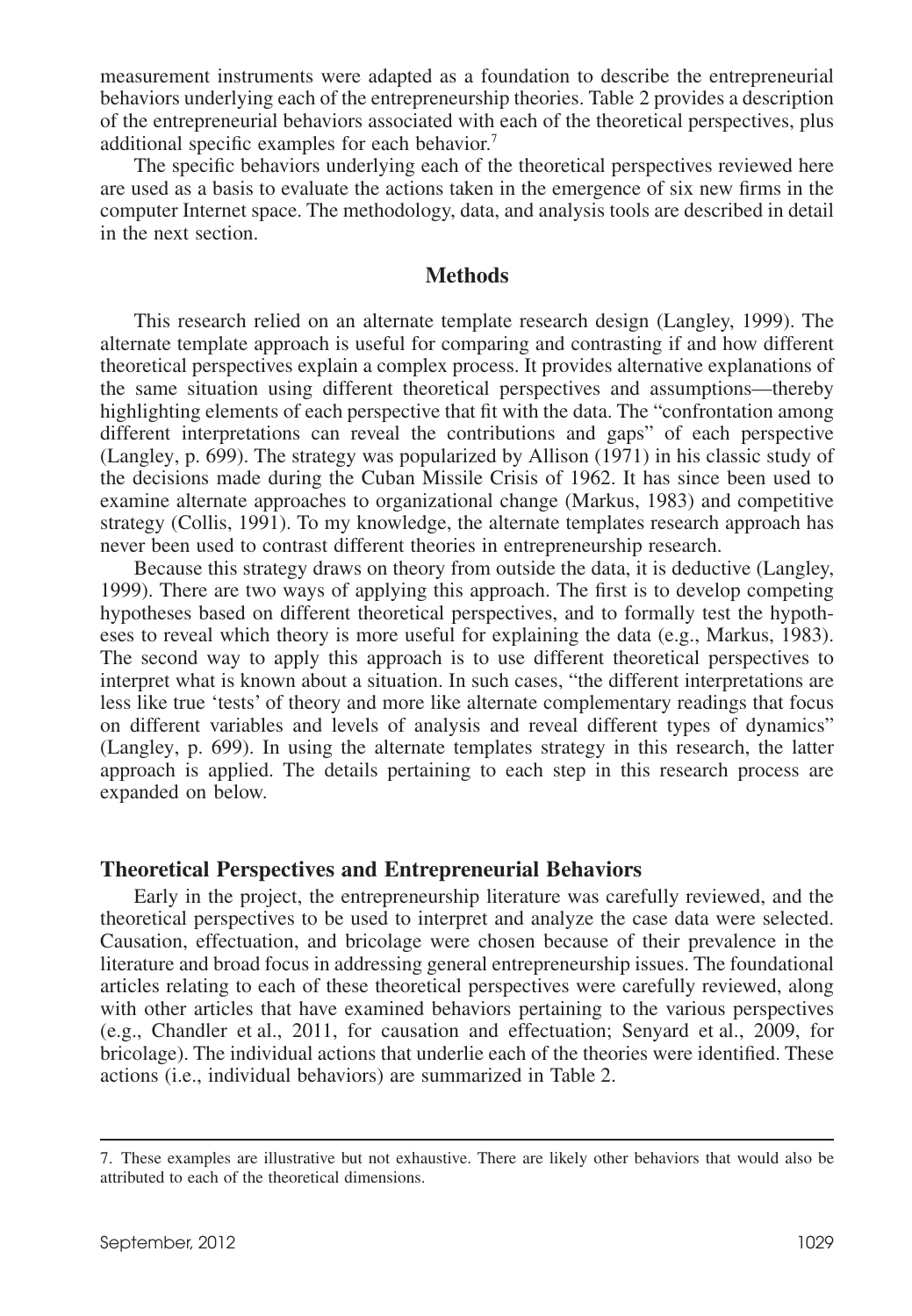# Behaviors Underlying Entrepreneurship Theories

| Definition                                                                                                                                                                                                         | <b>Behaviors</b>                                                                                                                                                                                                                                                                                                                                                                                                                                                                                                                                                                                                                                                                                                                                                                                                                                                                                                                                                                                                                                                                                                                                                                                                                                                                                                                                                                                                                                                                                                                                                                                                                                                                                                                                                                                                                     |
|--------------------------------------------------------------------------------------------------------------------------------------------------------------------------------------------------------------------|--------------------------------------------------------------------------------------------------------------------------------------------------------------------------------------------------------------------------------------------------------------------------------------------------------------------------------------------------------------------------------------------------------------------------------------------------------------------------------------------------------------------------------------------------------------------------------------------------------------------------------------------------------------------------------------------------------------------------------------------------------------------------------------------------------------------------------------------------------------------------------------------------------------------------------------------------------------------------------------------------------------------------------------------------------------------------------------------------------------------------------------------------------------------------------------------------------------------------------------------------------------------------------------------------------------------------------------------------------------------------------------------------------------------------------------------------------------------------------------------------------------------------------------------------------------------------------------------------------------------------------------------------------------------------------------------------------------------------------------------------------------------------------------------------------------------------------------|
| <b>Causation</b> processes<br>take a particular effect<br>as given and focus on<br>selecting between<br>means to create that<br>effect                                                                             | Causation (adapted from Chandler et al., 2011; Sarasvathy, 2001)<br>• Identifies an opportunity before developing anything:<br>• Gathers information about customer needs to identify a gap<br>○ Analyzes technological trends<br>• Identifies and assesses long-run opportunities in developing the firm:<br>• Maps out (writes up and discusses) scenarios for the firm's future<br>• Creates and compares financial projections for firm growth<br>• Calculates the returns of various opportunities:<br>• Conducts net present value analysis or probability analysis to choose between various alternatives<br>• Develops a business plan:<br>• Produces a written business plan document<br>• Presents a business plan to external audience<br>• Organizes and implements control processes:<br><b>Establishes an internal reporting structure (management accounts and monthly reporting)</b><br>• Designs and implements a clear organizational structure<br>• Gathers and reviews information about market size and growth:<br>• Gathers data about the market<br>• Interviews potential customers<br>• Gathers information about competitors and analyzes their offerings:<br><sup>o</sup> Gathers data about competitors<br>• Analyzes data about competitors<br>• Uses data about competitors as an input into key decisions<br>• Expresses a vision and/or goals for the venture:<br>• Articulates a vision or goal<br>• Holds strategic sessions in which goals are discussed<br>• Develops a project plan to develop the product and/or services:<br>• Produces a project plan<br>• Monitors product and market development in relation to a project plan                                                                                                                                                             |
| <b>Effectuation</b> is a process<br>in which a set of<br>means is taken as<br>given, and the<br>entrepreneur focuses<br>on selecting between<br>possible effects that<br>can be created with<br>that set of means. | • Writes up a marketing plan for taking the products/services to market:<br>• Produces a marketing plan<br>○ Implements and monitors marketing activities in accordance with a marketing plan<br>Effectuation (adapted from Chandler et al., 2011; Sarasvathy, 2001)<br>Items pertaining to the effectuation construct loaded onto four factors:<br>Experimentation<br>• Develops multiple variations of a product or service to arrive at a commercial offering:<br>• Creation of multiple different product prototypes<br>• Delivering different services in the process of finding an offering<br>• Experiments with different ways to sell and/or deliver a product or service:<br>• Use of different distribution channels<br>• Use of different revenue models<br>• Changes the product or service substantially as the venture develops<br>Affordable loss<br>• Commits only limited amounts of resources to the venture at a time:<br>• Seeks out ways of doing things in inexpensive ways<br>• Limits the resources committed to the venture in to what could be lost:<br><b>Develops product or service using only personal resources</b><br>Flexibility<br>• Responds to unplanned opportunities as they arise:<br>• Rapidly changes the offering or revenue model of the venture as new opportunities arise<br>• Adapts what they are doing to the resources on hand:<br>• Focuses on what is readily available when deciding on a course of action<br>• Avoids courses of action that restrict flexibility and adaptability:<br>• Consciously rejects courses of action that will lock them in (relationships or investments)<br>Precommitments<br>• Enters into agreements with customers, suppliers, and other organizations:<br>• Negotiates with other parties prior to having a fully developed product or service |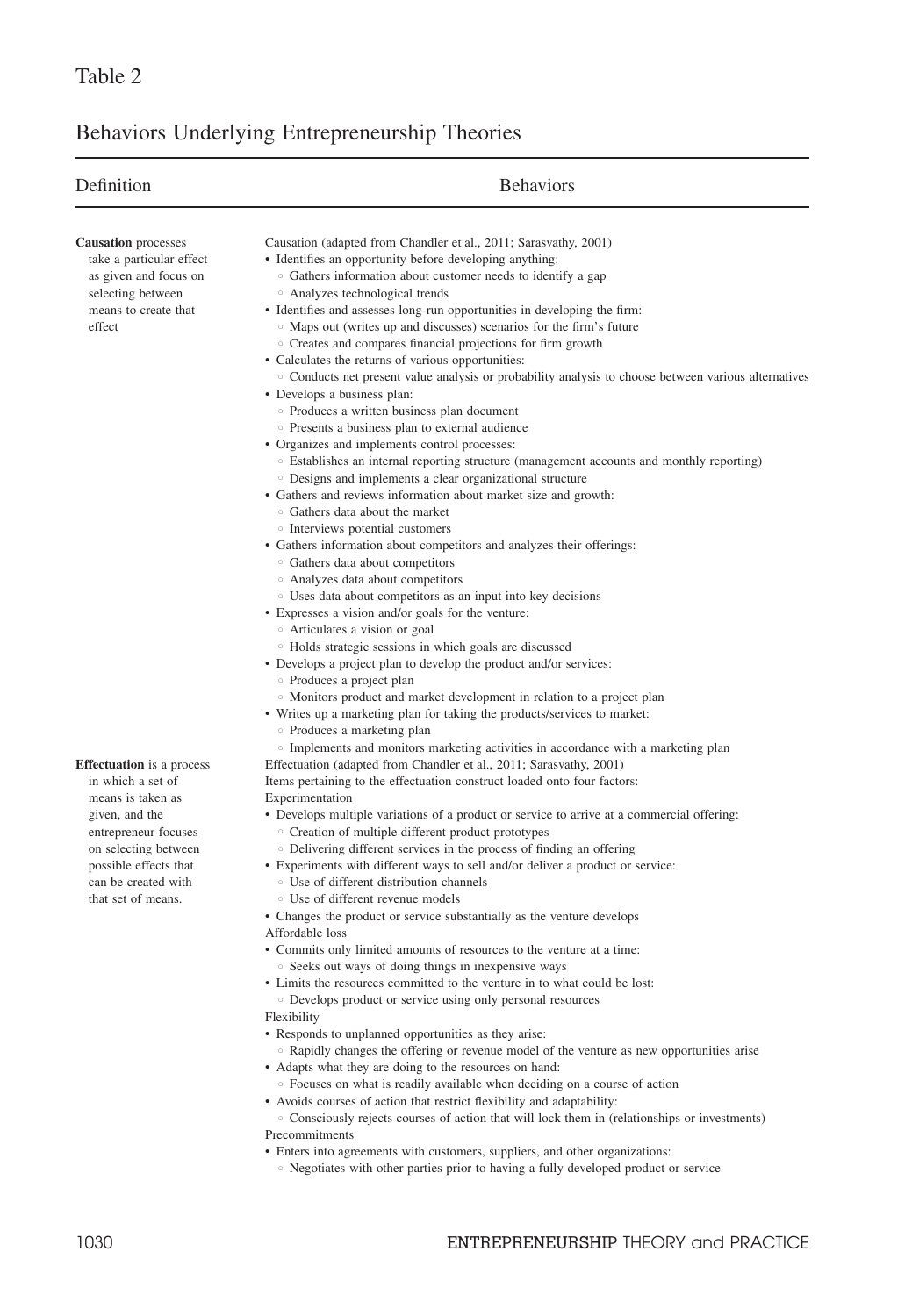# **Continued**

| Definition                                                                                                                        | <b>Behaviors</b>                                                                                                                                                                                                                                                                                                                                                                                                                                                                                                                                                                                                                                                                                                                                                                                                                                                                                                                                                                                                                                                                                                                                                                                                                                                                                                                    |
|-----------------------------------------------------------------------------------------------------------------------------------|-------------------------------------------------------------------------------------------------------------------------------------------------------------------------------------------------------------------------------------------------------------------------------------------------------------------------------------------------------------------------------------------------------------------------------------------------------------------------------------------------------------------------------------------------------------------------------------------------------------------------------------------------------------------------------------------------------------------------------------------------------------------------------------------------------------------------------------------------------------------------------------------------------------------------------------------------------------------------------------------------------------------------------------------------------------------------------------------------------------------------------------------------------------------------------------------------------------------------------------------------------------------------------------------------------------------------------------|
| <b>Bricolage</b> is making do<br>by applying<br>combinations of the<br>resources at hand to<br>new problems and<br>opportunities. | Bricolage (adapted from Baker & Nelson, 2005; Senyard et al., 2009)<br>Bricolage definition<br>• Takes identifiable action to solve problems:<br>Experiments to solve problems (instead of trying to figure it out conceptually)<br>• Combines existing resources in creating solutions:<br>• Uses goods on hand to create solutions to solve problems<br>• Uses readily available skills to create solutions to solve problems<br>• Uses existing contacts to create solutions to solve problems<br>• Reuses resources for purposes other than those for which they were originally designed.<br>• Uses existing resources (rather than seeking resources from outside).<br>Bricolage domains<br>• Uses forgotten, discarded, worn, or presumed "single-application" materials to create new solutions<br>(physical inputs):<br>• Uses physical goods for surprising purposes<br>• Involves customers, suppliers, and hangers-on in projects (labor inputs):<br>• Regularly interacts with other stakeholders (physical presence at the venture; online interaction)<br>• Encourages the use of amateur and self-taught skills that would otherwise go unapplied (skills inputs).<br>• Works around rules and standards (institutional environment):<br>• Does things that surprise people, e.g., bumping up against norms or laws |

### **Context and Cases**

The alternate templates research approach requires that different theoretical approaches be applied to explain an actual set of events (Langley, 1999); therefore, actual entrepreneurial events need to be identified and selected for analysis. I decided to focus on consumer Internet ventures launched between 2000 and 2003 as a context for this study. At the turn of the millennium, emerging Web technologies created many new opportunities for enterprising entrepreneurs, and a number of individuals who built consumer Internet firms during this time provided intricate details about their venture creation experiences that made the development of detailed qualitative case studies possible. I identified six consumer Internet ventures founded by independent entrepreneurs (i.e., not as part of a larger organization) between 2000 and 2003. This group of entrepreneurs formed a "cohort" of entrepreneurs interviewed for the book *Founders at Work* (Abrahamson, 2007). The interviews provided detailed information about the entrepreneurial behavior underlying the venture founding process. The richness and detail in data were the primary reason for selecting the cases, and this ultimately outweighed the benefit of using a random sample (Santos & Eisenhardt, 2009; Siggelkow, 2007). Descriptions of the six new ventures that provided a context for this study are found in Table 3.

## **Developing Case Studies**

A research assistant and I utilized multiple data sources to develop case histories for each of the firms being examined. Our focus in developing the case histories was to capture the decisions and actions of entrepreneurs as they created and developed their new ventures. The primary data source for each case history was a transcript from an interview with the firm founder. The interviews were conducted according to a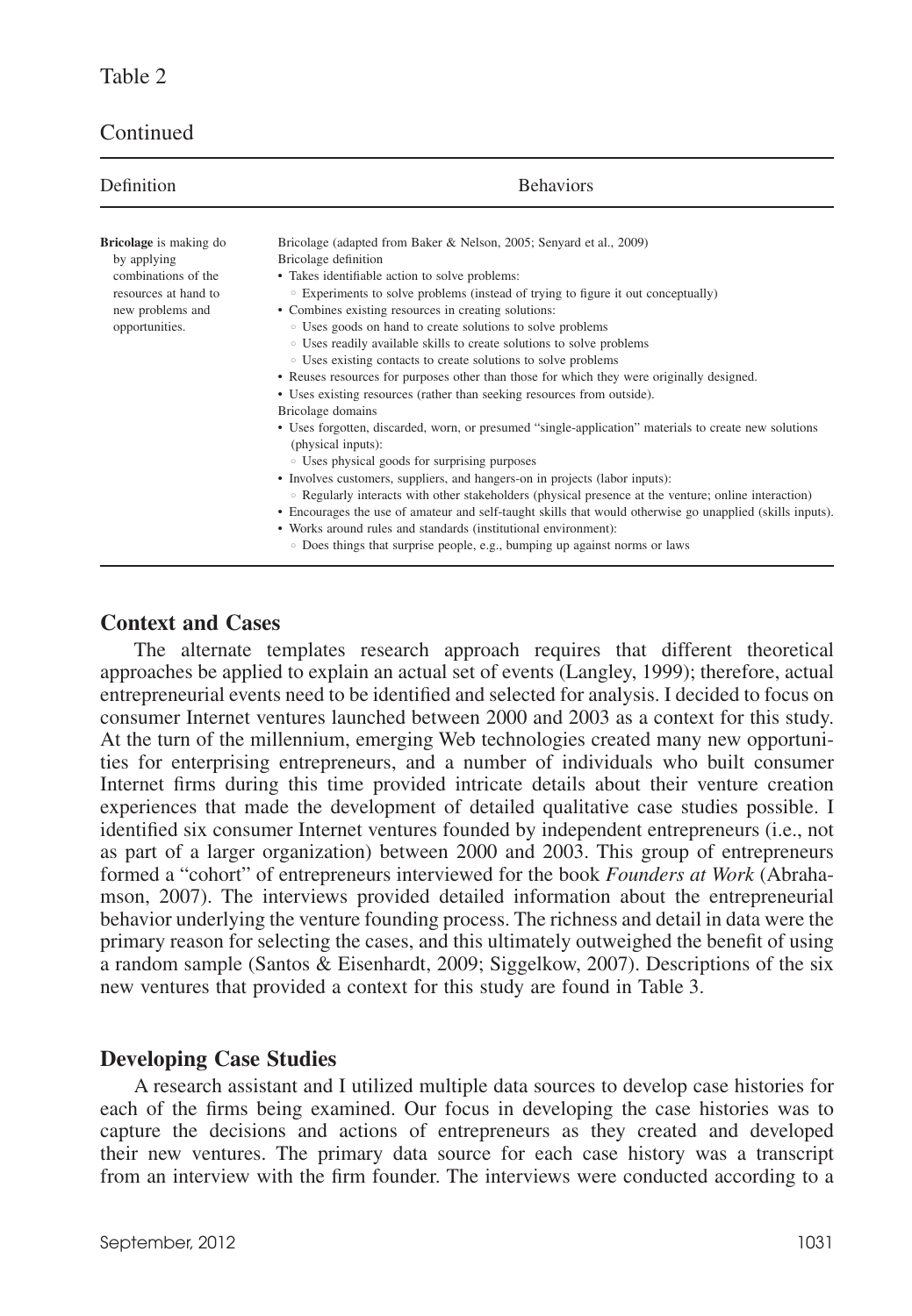Table 3

| j<br>Ì<br>i<br>$5 - 5$<br>)<br>}<br>}<br>$\frac{1}{2}$<br>$\frac{1}{2}$<br>$\zeta$<br>,,,,,,,,<br>l<br>ļ<br>キッチング<br>ĺ<br>i<br>;<br>intion o<br>I<br>۱,<br>ļ | こくしつ しょう<br>ı<br>ļ |
|--------------------------------------------------------------------------------------------------------------------------------------------------------------|--------------------|
|                                                                                                                                                              |                    |
|                                                                                                                                                              |                    |
|                                                                                                                                                              |                    |
|                                                                                                                                                              |                    |
|                                                                                                                                                              |                    |
|                                                                                                                                                              |                    |
|                                                                                                                                                              |                    |
|                                                                                                                                                              |                    |

|                              | 37signals                                                                                                              | Bloglines                             | del.icio.us                                                     | Six Apart                                                            | Flickr                                   | Trip Advisor                                                               |
|------------------------------|------------------------------------------------------------------------------------------------------------------------|---------------------------------------|-----------------------------------------------------------------|----------------------------------------------------------------------|------------------------------------------|----------------------------------------------------------------------------|
| Founders                     | Jason Fried, Ernest Kim,<br>and Carlos Segura                                                                          | Mark Fletcher                         | Joshua Schachter                                                | Mena Trott and Ben<br>Trott                                          | Stewart Butterfield<br>Caterina Fake and | Stephen Kaufer, Langley<br>Steinert, Nick Shanny,                          |
| Nature of business           | Online collaboration<br>tools                                                                                          | aggregation service<br>Web-based news | bookmarking website<br>Collaborative                            | Blog hosting and<br>blogging tools                                   | Photo-sharing website                    | and Thomas Palka<br>Travel information<br>website                          |
| Year founded<br>Core product | Basecamp<br>2000                                                                                                       | Blog-lines.com                        | Del.icio.us<br>2003                                             | Movable Type and Type<br>$_{\rm Pad}$<br>2001                        | Flickr.com<br>2002                       | Trip-advisor.com<br>2000                                                   |
| Outcome                      | investment: $\mathbf{J}\mathbf{e}\mathbf{f}\mathbf{f}$<br>Profitable private<br>Minority private<br>company.<br>Bezos. | Acquired by Ask Jeeves<br>in 2005.    | Acquired by Yahoo in<br>Price approx. \$30<br>million.<br>2005. | Private company with a<br>substantial venture<br>capital investment. | Acquired by Yahoo in<br>2005.            | 2004. Price approx.<br>InterActiveCorp in<br>\$210 million.<br>Acquired by |
| Data                         |                                                                                                                        |                                       |                                                                 |                                                                      |                                          |                                                                            |
| Interviews                   |                                                                                                                        |                                       |                                                                 |                                                                      |                                          |                                                                            |
| Media articles               |                                                                                                                        | 29                                    |                                                                 | 35                                                                   | 36                                       | 26                                                                         |
| Press releases               | 26                                                                                                                     |                                       | ᅼ                                                               | 28                                                                   | ≌                                        |                                                                            |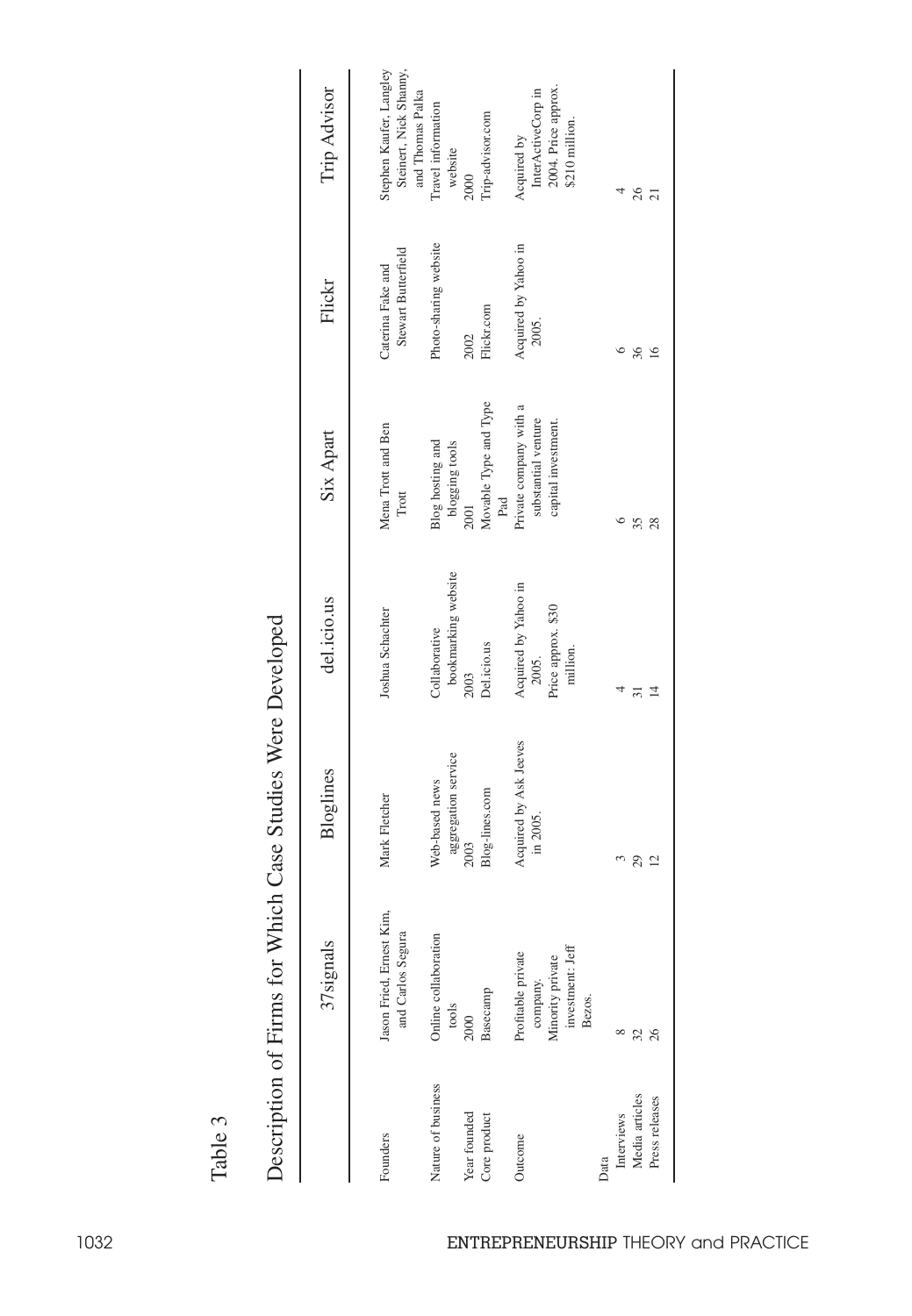semistructured interview protocol designed to capture the intricacies of the firm founding process. Each transcript was between 6,000 and 10,000 words long, and the interviews were conducted for a book titled *Founders at Work* (Abrahamson, 2007). We supplemented the data in the interview transcripts with secondary data from media articles, interviews, press releases, information from company websites, and e-mail interactions with the company founders. We utilized 40–50 secondary data sources per venture to develop each case history. With data from multiple sources, we were able to triangulate all the information that went into the final case history for each venture, thereby increasing the validity of the cases that were analyzed. The details about the venture in each case, and the data that were collected for each case, are reported in Table 3. For each venture, a research assistant and the author independently developed a full detailed case history using all the data at our disposal. We created 17 questions to guide the development of each case history so as to ensure that we addressed all the critical issues, and to enable us to compare the details from each case history after they had been independently developed. The 17 questions that were used in developing each case history are reported in the Appendix. Each case history was between 14,000 and 18,000 words long, and captured intricate details of the venture development process from inception to exit, or through to 2006, whichever came first. After independently developing each case, we compared the cases and carefully identified inconsistencies. Where there were inconsistencies, we referenced back to the source data and/or corresponded with the entrepreneur via e-mail to resolve what actually happened.

### **Matching the Data to the Theoretical Criteria**

We then sought to match the data in each case study to the behavior associated with each theory. A fit between the qualitative data in the case study and the behaviors associated with each theory provided some evidence that a particular theory is relevant for explaining the emergence of a particular venture. The strength of the fit between the data and the respective behaviors was also assessed. The fit between the data in the case and the behaviors associated with the theory was assessed as strong if (1) it was clearly evident that the behavior of the entrepreneur (as captured in the case study) matched with the behavior associated with the theory (as reported in Table 2), and (2) if the data in the case study were clear, came from multiple sources, and were not likely to be contested by anyone else reading the same information. A strong fit between the data in the case and the behaviors associated with the theory is marked with "✓✓" in Tables 4–6. In other cases, the evidence was not as strong, meaning that it required some interpretation or was not supported by multiple data sources, and in such cases, it was marked with "✓" in Tables 4–6. In some cases, there was clear evidence that the actions of the entrepreneur did not align with the behavior associated with the theory, and this outcome was marked with " $\times$ " in Tables 4–6. When it was not possible to infer from the data whether the actions of the entrepreneur aligned with the theory, this outcome is marked with "?" in Tables 4–6.

#### **Drawing Conclusions**

The analysis of the case study data using the various theoretical perspectives provides a platform for comparing and contrasting the behaviors underlying the different theories and for identifying consistent themes across the various theoretical perspectives in the entrepreneurship literature. In order to draw some conclusions from the analysis, I carefully observed patterns in the data as reflected in the summary tables.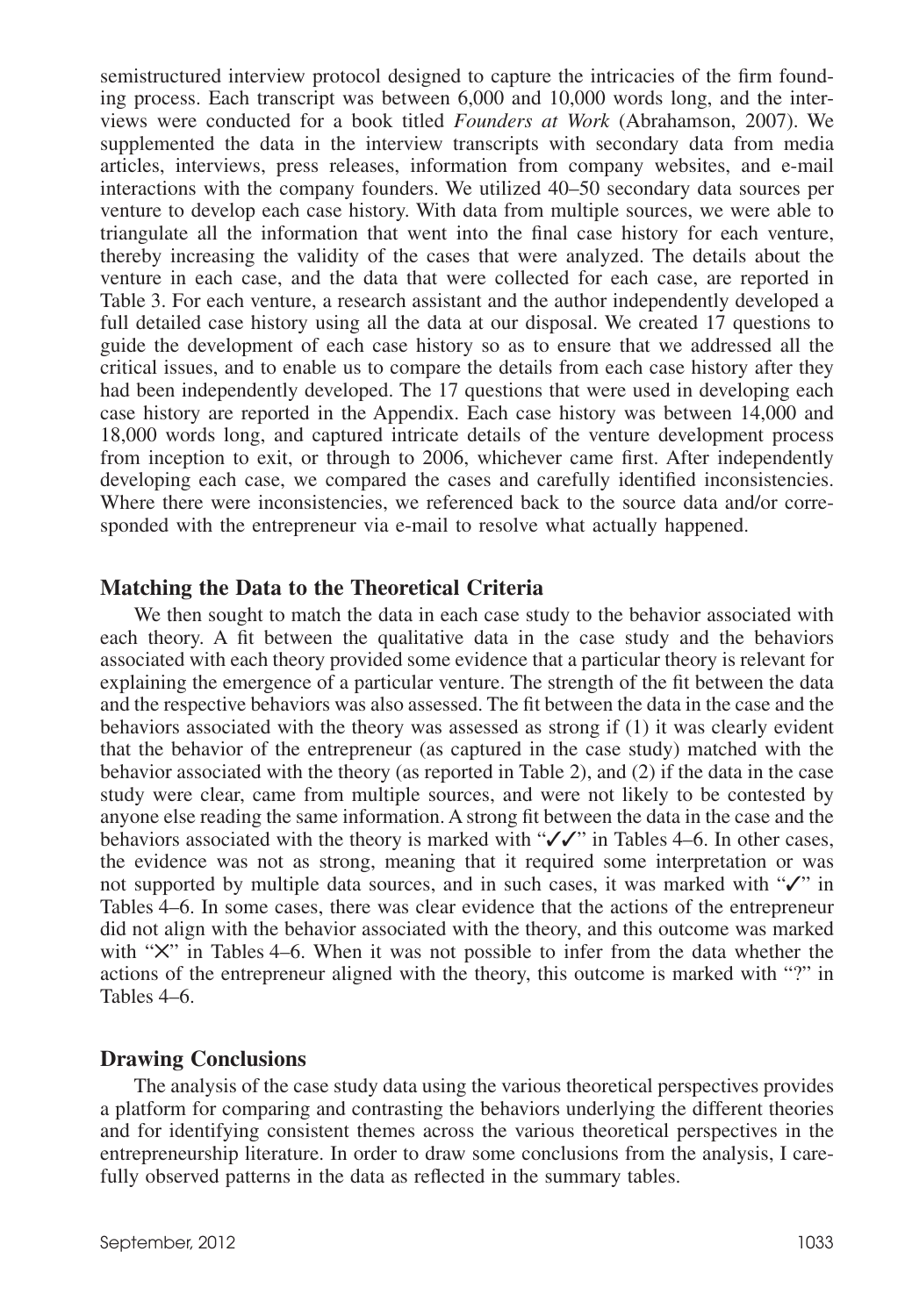|                                                                          |              |                          | 37 signals Bloglines del.icio.us | <b>Six</b><br>Apart      | Flickr       | Trip<br>Advisor |
|--------------------------------------------------------------------------|--------------|--------------------------|----------------------------------|--------------------------|--------------|-----------------|
|                                                                          |              |                          |                                  |                          |              |                 |
| Causation (Chandler et al., 2011; Sarasvathy,                            |              |                          |                                  |                          |              |                 |
| 2001)                                                                    |              |                          |                                  |                          |              |                 |
| Identified and assessed long-run opportunities<br>in developing the firm | $\times$     | $\times$                 | $\times$                         | $\times$                 | $\checkmark$ |                 |
| Calculated the returns of various opportunities                          | ?            |                          |                                  | $\times$                 | ✓✓           |                 |
| Wrote a business plan                                                    | $\times$     | $\times$                 | $\times$                         | $\overline{\mathcal{C}}$ |              |                 |
| Organized and implemented control processes                              | $\times$     | $\times$                 |                                  | ✓                        | ✓✓           |                 |
| Gathered and reviewed information about<br>market size and growth        | $\times$     | $\times$                 | X                                | $\overline{\cdot}$       |              |                 |
| Gathered information about competitors and<br>compared their offerings   | $\times$     | $\times$                 | X                                | $\times$                 | $\times$     | IJ              |
| Wrote up or verbally expressed a vision for<br>venture                   | $\times$     | $\gamma$                 | $\times$                         | $\gamma$                 | $\gamma$     |                 |
| Developed a project plan to develop the product<br>and/or services       | $\checkmark$ | ✓                        | ?                                | ℐ                        | $\checkmark$ |                 |
| Wrote up a marketing plan for taking the<br>products/services to market  | ×            | $\overline{\phantom{a}}$ | ×                                | $\times$                 |              |                 |

# Causation Approach to Entrepreneurship

# **Results**

The analysis of the data using different theoretical perspectives revealed interesting insights about each of the different theories. In this section, the extent to which each of the behavioral aspects of each theory appeared to fit with the case study data is discussed. Then, using this analysis, some conclusions about the similarities and differences of each of the theoretical perspectives and the relevance of each perspective for capturing the actions and behaviors of entrepreneurs are drawn.

# **Causation**

Across the six ventures analyzed, only two entrepreneurial teams (the founders of Trip Advisor and Flickr) demonstrated behaviors that fit with causation processes. Trip Advisor was founded by Stephen Kaufer, Langley Steinert, Nick Shanny, and Thomas Palka in 2000. The idea for a company providing rich, realistic travel information via the Web had come to Kaufer in 1998 when he was planning a vacation and struggled to find the information he needed. Having recognized the opportunity and having assessed it to be potentially viable (Shane & Venkataraman, 2000; Venkataraman, 1997), he assembled a founding team and formed a firm to raise resources to exploit the opportunity (Katz  $\&$ Gartner, 1988). In developing the idea, the founders assessed their options with respect to which markets they would serve, where they would source the necessary information they needed, and how they would create and capture value, all the time working toward the vision of providing the "richest database of travel information" (Kaufer in interview with Abrahamson, 2007). The summary of alignment between theory and data in Table 4 illustrates the extent to which the Trip Advisor founding team reflected behaviors associated with causation. Although Trip Advisor demonstrated strong behavioral alignment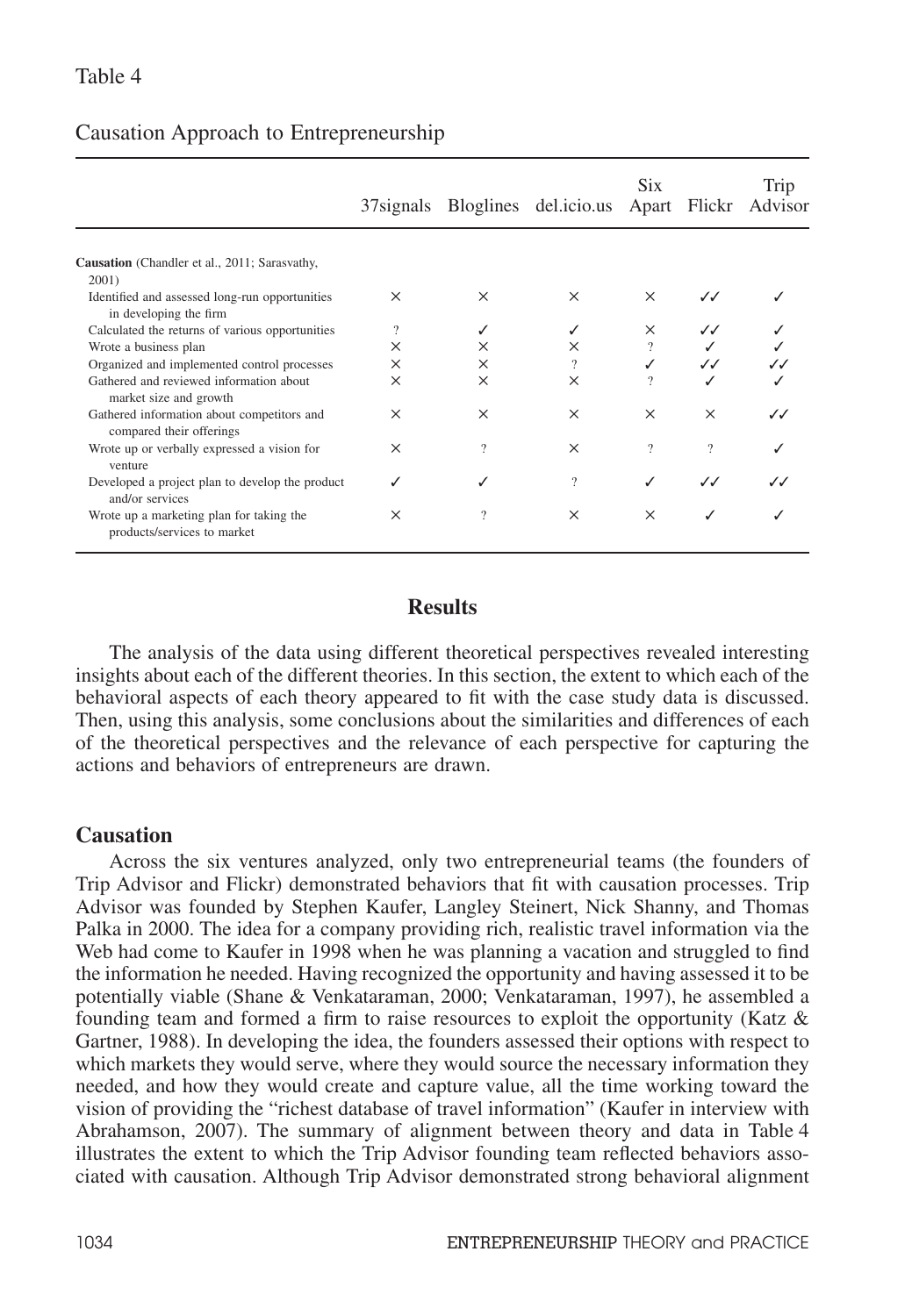# Table 5

| <b>Behavior</b>                                                                                                           |     |              | 37 signals Bloglines del.icio.us Apart Flickr | <b>Six</b>         |          | Trip<br>Advisor |
|---------------------------------------------------------------------------------------------------------------------------|-----|--------------|-----------------------------------------------|--------------------|----------|-----------------|
|                                                                                                                           |     |              |                                               |                    |          |                 |
| Experimentation<br>Developed multiple variations of a product or<br>service in arriving at a commercial offering          |     | $\checkmark$ | $\checkmark$                                  | $\overline{\cdot}$ |          | IJ              |
| Experimented with different ways to sell and/or<br>deliver the product or service in arriving at a<br>commercial offering | ℐ   | $\gamma$     | $\gamma$                                      | ✓                  | ✓        | JJ              |
| Changed the product or service substantially as<br>the venture developed                                                  | IJ  | ✓            | $\gamma$                                      | ✓                  | IJ       | IJ              |
| Affordable loss                                                                                                           |     |              |                                               |                    |          |                 |
| Committed only limited amounts of resources<br>to the venture at a time                                                   | J J | $\checkmark$ | IJ                                            | $\checkmark$       | ✓        |                 |
| Flexibility                                                                                                               |     |              |                                               |                    |          |                 |
| Responded to unplanned opportunities as they<br>arose                                                                     | IJ  | ✓            | ✓                                             | $\checkmark$       | ノノ       | IJ              |
| Adapted what they were doing to the resources<br>on hand                                                                  | IJ  | ✓✓           | ノノ                                            | ✓                  | ✓        | 9               |
| Precommitments                                                                                                            |     |              |                                               |                    |          |                 |
| Entered into agreements with customers,<br>suppliers, and other organizations                                             | ✓   | 9            | $\gamma$                                      | $\gamma$           | $\gamma$ |                 |

Effectual Approaches to Entrepreneurship (Chandler et al., 2011; Sarasvathy, 2001)

with causation, there was also evidence that the founders of Trip Advisor enacted behaviors associated with effectuation (which is contrasted with causation logic in describing effectuation and causation; see Sarasvathy, 2001): They experimented with different products and business models; they restricted spending to what they could afford; they were flexible to new opportunities and alternative ways of doing things; and they worked closely with customers to reduce uncertainty (see Table 5). This suggests that the behaviors associated with causal and effectual models can be enacted simultaneously in the same venture.

Evidence against the adoption of a causal—planned, goal oriented, return maximizing—approach to venture development in four of the six ventures is fairly strong. There was little to no evidence that the behaviors associated with causation were enacted in the emergence and development of 37signals, Bloglines, del.icio.us, and Six Apart. In all four of these firms, the entrepreneurs did not appear to initially analyze long-term opportunities, develop specific strategies, research target markets, or do a meaningful competitor analysis. Also, in all four cases, they developed the first iteration of their focal product before recognizing it as a realistic commercial opportunity. Table 4 summarizes the analysis of the actions taken by entrepreneurs in all six ventures in relation to the behavioral criteria associated with causation.

## **Effectuation**

Research done to validate the effectuation construct (Chandler et al., 2011) suggests that effectuation has four distinct dimensions: (1) experimentation—trying different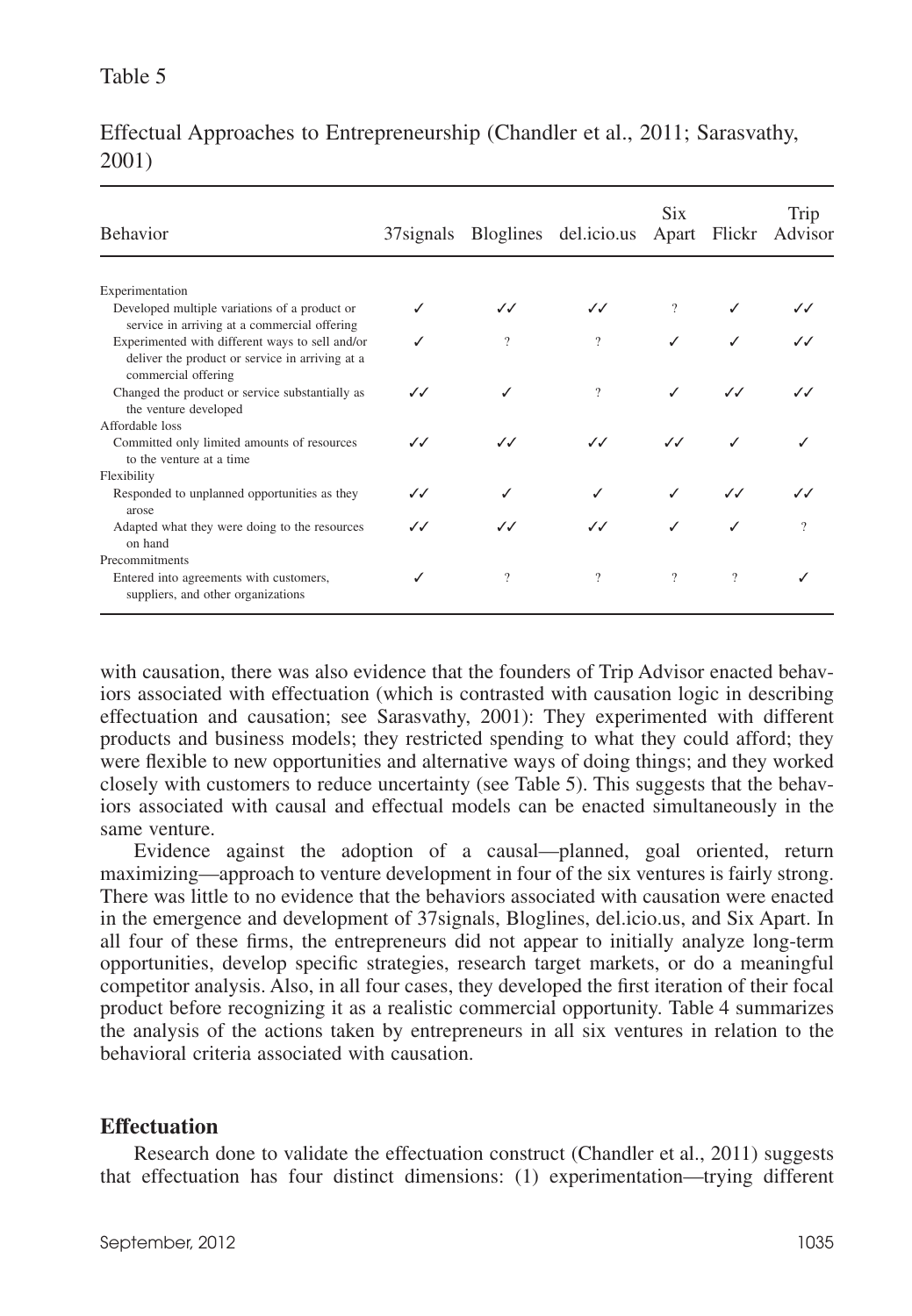approaches in the marketplace before settling on a business concept; (2) affordable loss—predetermining how much one is willing to lose and experimenting within the bounds of that constraint; (3) flexibility—adapting to changing circumstances, unexpected events, and new knowledge; and (4) precommitments—establishing early relationships with customers, suppliers, and other strategic partners to reduce uncertainty and spread responsibility to other stakeholders. I adapted the measures developed by Chandler et al. (2011) to establish criteria for assessing whether the behaviors within case study data fit with the theory of effectuation. The summary results of this assessment can be found in Table 5.

The results suggest that the dimensions of affordable loss, flexibility, and experimentation are useful for explaining the actions of the entrepreneurs in the case studies examined here. Behaviors associated with *affordable loss* were consistently applied across all six firms, and some of the entrepreneurs made specific reference to how this type of logic fostered creativity within the emerging organization:

The money was scarce, but I'm a big believer that constraints inspire creativity. The less money you have, the fewer people and resources you have, the more creative you have to become. I think that had a lot to do with why we were able to iterate and innovate so fast. (Caterina Fake, cofounder of Flickr, as quoted in Abrahamson, 2007)

I was the only programmer and I was dedicating 10 hours a week to this, while we were developing it. 37signals was paying me to do this out of its consultancy revenue, since we didn't have funds to fund it. And we realized through this process that those constraints—which sound negative—were actually the greatest gift to the development of Basecamp. That whole constrained development model really focused our view on what we needed, and it forced us to make tough decisions about making less software all the time. (David Heinemeier Hansson, partner at 37signals, as quoted in Abrahamson, 2007)

*Flexibility* was also a very useful mechanism in describing the behaviors of the entrepreneurs in all six case studies. Some of the examples of flexibility included creating a commercial product out of a tool developed for internal project management at 37signals, doing consulting work to implement the free software developed at Six Apart, and working in 15-minute increments to develop the del.icio.us product while still a full-time employee at an investment bank. Linked with flexibility, the dimension of *experimentation* was also useful for explaining the actions of the entrepreneurs. Many of the actions for flexibility were also coded as for experimentation, highlighting overlaps between these two dimensions. The experimental nature of the approach at Flickr is reflected in the following quote:

What we did was just start building stuff . . . so Flickr started off as a feature (of an online game). It wasn't really a product. It was a kind of instant messaging thing that you could drag and drop photos onto people's desktops and show them what you were looking at (while playing the online game). We built it really fast; we had a lot of the technology already from the game, but we built the first instance of Flickr in eight weeks. (Caterina Fake, cofounder of Flickr, as quoted in Abrahamson, 2007)

Because of the nature of these firms as Web-based enterprises, the concepts of experimentation, flexibility, and affordable loss seem highly pertinent. One of the primary elements of Web-based firms is computer code. Because of the ease with which computer code can be created and changed, Web entrepreneurs have the option to experiment and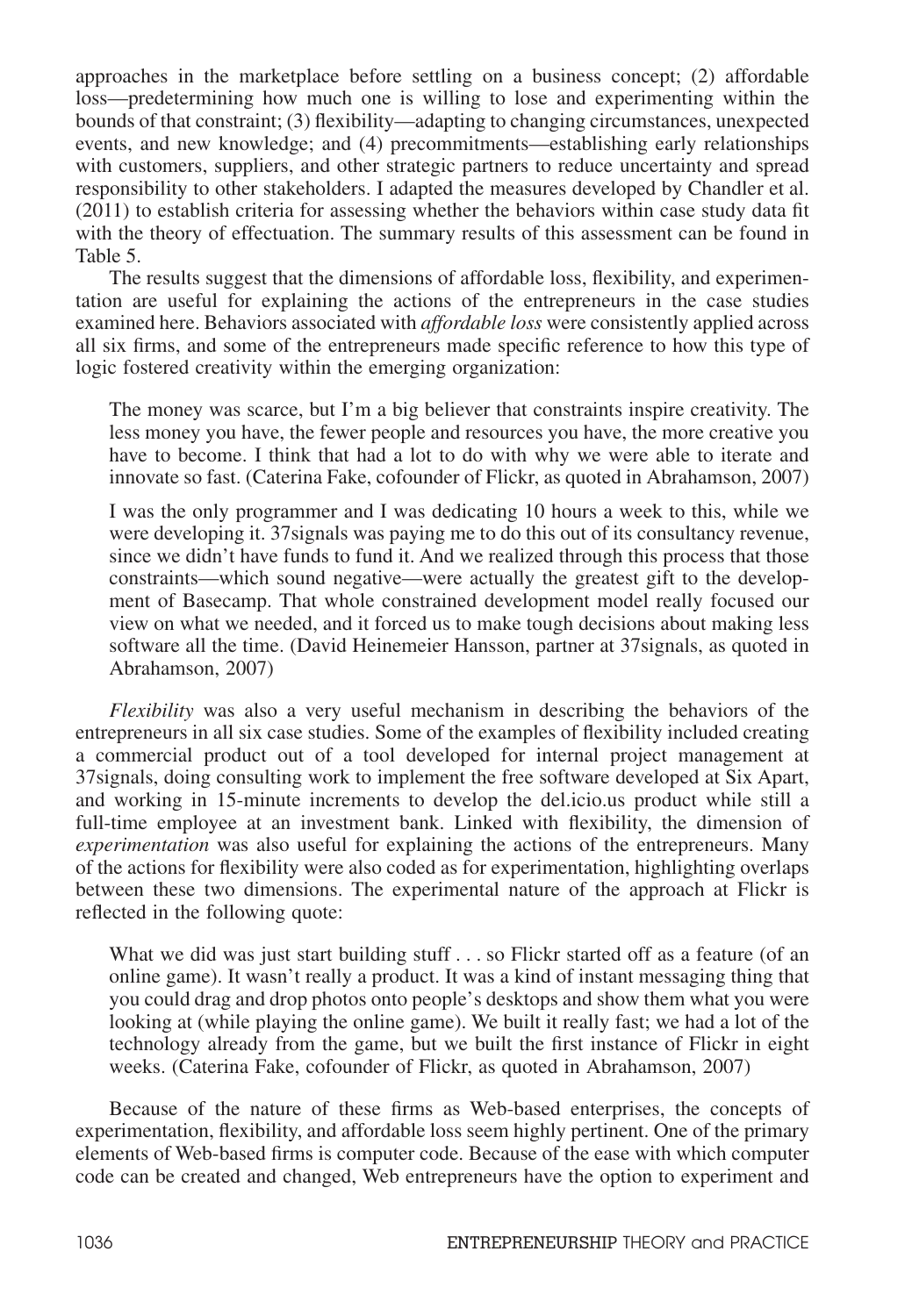change things easily without incurring significant cost, giving rise to a logic of experimentation, flexibility, and affordable loss in building the ventures.

The only dimension of effectuation that was not useful for explaining what was observed in the case studies was precommitments. We could not tell from the data whether the ventures entered into agreements with suppliers and customers to reduce uncertainty, and thus the effectual concept of precommitments (Chandler et al., 2011) did not fit with the data.

### **Bricolage**

In assessing whether bricolage is a useful theory for explaining the action and behaviors of the entrepreneurs in this sample, we examined criteria related to the *definition* of bricolage (three elements) and to the five *domains* of bricolage (Baker & Nelson, 2005). Two of the three elements of the bricolage definition—*making do* and *combining resources for new purposes*—were useful for describing the behaviors outlined in the data. All of the entrepreneurs could be described as demonstrating "a bias toward action and active engagement with problems and opportunities" (Baker & Nelson, p. 334), and all of them appeared to "combine and reuse resources for different applications than those for which they were originally intended or used" (Baker & Nelson, p. 334). The bias toward action was reflected in the entrepreneur's inclination to develop and test tools, even prior to recognizing a commercial opportunity. The recombination of resources came via using computer code that was created for other purposes in the development of a product or tool that was later released to the market. Paul Fletcher of Bloglines used computer code that he had created for an antispam product in the development of his Web-based news aggregation service. Mena and Ben Trott of Six Apart used the structure and architecture of the enterprise blogging platform they had created, called Movable Type, to create the first version of their consumer blogging platform called Type Pad. The Flickr founders used much of the functionality from the online game they had been creating, called Game Never-Ending, in the development of the Flickr photo sharing platform that later became their primary product.

With respect to the third element of the bricolage definition—demonstrating a bias toward relying on the preexisting elements at hand rather than seeking to acquire resources from outside the firm—it appears that some of the entrepreneurs relied almost entirely on resources under their control (e.g., 37signals and Bloglines), whereas in other ventures, the entrepreneurs started out by relying on their own resources but soon brought in resources from external resource providers (e.g., del.icio.us and Six Apart). In the case of Flickr and Trip Advisor, the entrepreneurs brought in external funding in the process of creating the company, thereby using the resource-seeking approach rather than having a bias toward relying on preexisting resources (Baker & Nelson, 2005).

The bricolage domain in the theory that is most evident in the data is the *skills domain*, where founders relied on a range of self-taught coding skills in the development of the Web-based products. Many of them described themselves as "hackers"<sup>8</sup> and used skills

<sup>8.</sup> A hacker is a clever programmer. A "good hack" is a clever solution to a programming problem, and "hacking" is the act of doing it. Eric Raymond, compiler of *The New Hacker's Dictionary*, lists five possible characteristics that qualify one as a hacker: (1) a person who enjoys learning details of a programming language or system; (2) a person who enjoys actually doing the programming rather than just theorizing about it; (3) a person capable of appreciating someone else's hacking; (4) a person who picks up programming quickly; and (5) a person who is an expert at a particular programming language or system (http:// www.searchsecurity.com).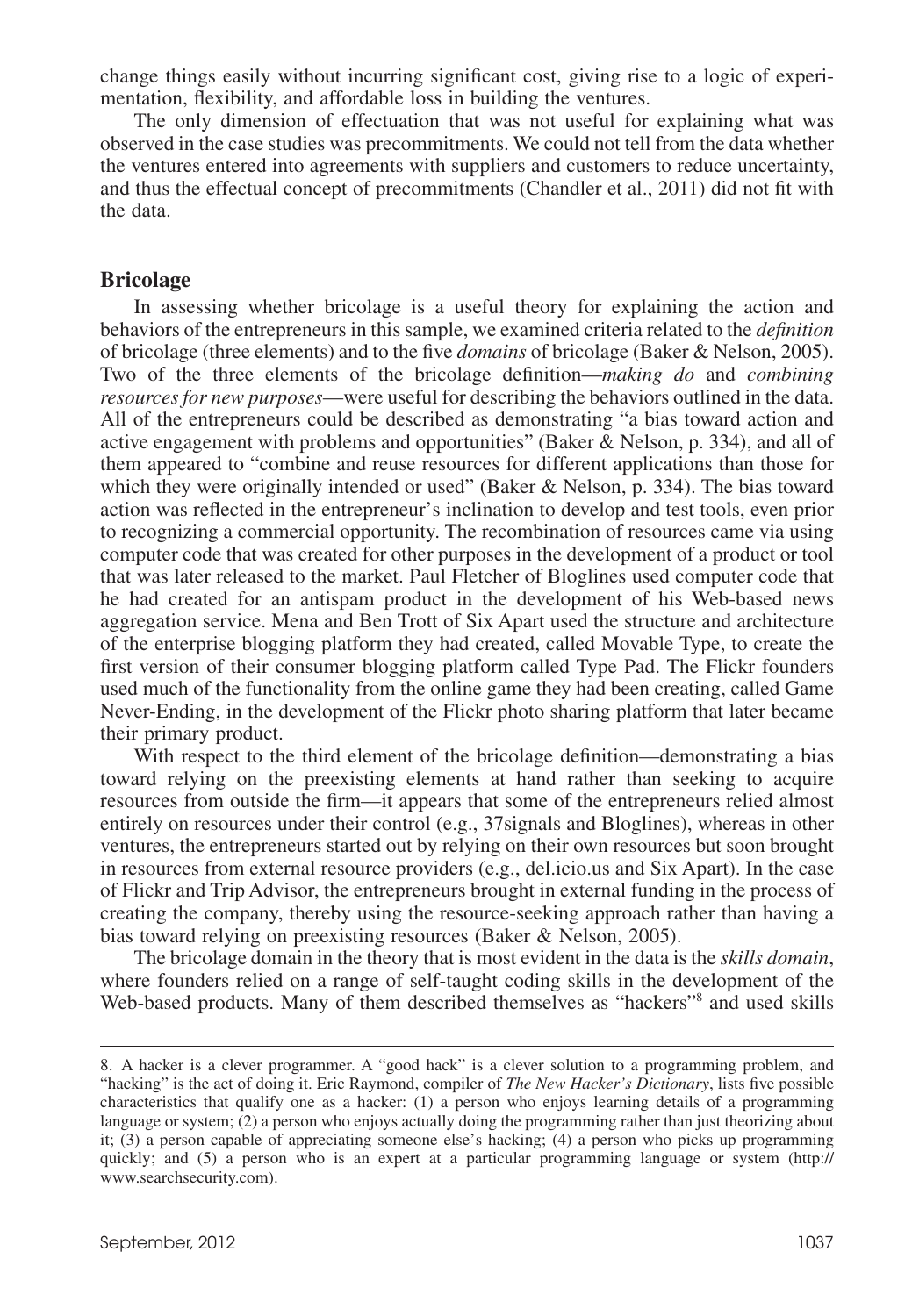|                                                                                                                                           |              |              | 37 signals Bloglines del.icio.us                     | Six.<br>Apart                           | Flickr   | Trip<br>Advisor |
|-------------------------------------------------------------------------------------------------------------------------------------------|--------------|--------------|------------------------------------------------------|-----------------------------------------|----------|-----------------|
| Bricolage definition                                                                                                                      |              |              |                                                      |                                         |          |                 |
| Making do-Took action to solve problems<br>(rather than questioning whether a workable<br>solution could be found)                        | $\checkmark$ | $\checkmark$ | ノノ                                                   | $\checkmark$                            | IJ       | J J             |
| Combination of resources for new<br><i>purposes</i> —Combined existing resources in<br>creating solutions                                 | ✓            | ✓            | ✓                                                    | ✓                                       | ノノ       |                 |
| Combination of resources for new<br>purposes-Reused resources for purposes<br>other than those for which they were<br>originally designed | ✓            | ✓            | JJ                                                   | ✓                                       | IJ       |                 |
| The resources at hand—Used existing<br>resources (rather than seeking resources from<br>outside)                                          | ✓            | $\checkmark$ | $\checkmark$ (early)<br>$\times$ (late) <sup>9</sup> | $\checkmark$ (early)<br>$\times$ (late) | $\times$ | $\times$        |
| Bricolage domains                                                                                                                         |              |              |                                                      |                                         |          |                 |
| Physical inputs—used forgotten, discarded,<br>worn, or presumed "single-application"<br>materials to create new solutions                 | ?            | $\gamma$     | $\gamma$                                             | $\gamma$                                | $\gamma$ | $\gamma$        |
| Labor inputs—involved customers, suppliers,<br>and hangers-on in providing work on projects                                               | ?            | ✓            | ✓                                                    | $\overline{\phantom{a}}$                | $\times$ | $\times$        |
| Skills inputs-encouraged the use of amateur<br>and self-taught skills that would otherwise go<br>unapplied                                | ✓            |              | IJ                                                   | ✓                                       | ✓        | $\gamma$        |
| Institutional/regulatory environment-rejected<br>the limitations of the environment. Worked<br>around rules and standards                 | IJ           | $\checkmark$ | $\overline{\phantom{a}}$                             | $\times$                                | $\times$ | $\gamma$        |

# Bricolage Approach to Entrepreneurship (Baker & Nelson, 2005)

they had acquired from a broad range of sources to develop Web-based products. In the interview transcripts (Abrahamson, 2007), the founders of four of the six firms (Bloglines, del.icio.us, Six Apart, and Flickr) referred to the development and creation of computer code as a "hobby" or as something that they "do for enjoyment in their spare time." This further suggests that the founders of these companies were applying bricolage with respect to skills in accordance with Baker and Nelson's (2005) conceptualization.

The data in the case studies suggested that although all of the entrepreneurs applied some elements of bricolage (see Table 6), none of them used bricolage across multiple domains. They avoided generating "mutually reinforcing patterns and . . . a firm identity and community of practice that cements firms into the practice of parallel bricolage and stalled growth" (Baker & Nelson, 2005, p. 354). This fits with the logic proposed by Baker and Nelson in which selective entrepreneurial bricolage (as observed in these six cases) is proposed to facilitate growth. All six of these firms grew significantly in their early stages of development.

<sup>9.</sup> The entrepreneurs started out by relying on their own resources but soon brought in resources from external investors.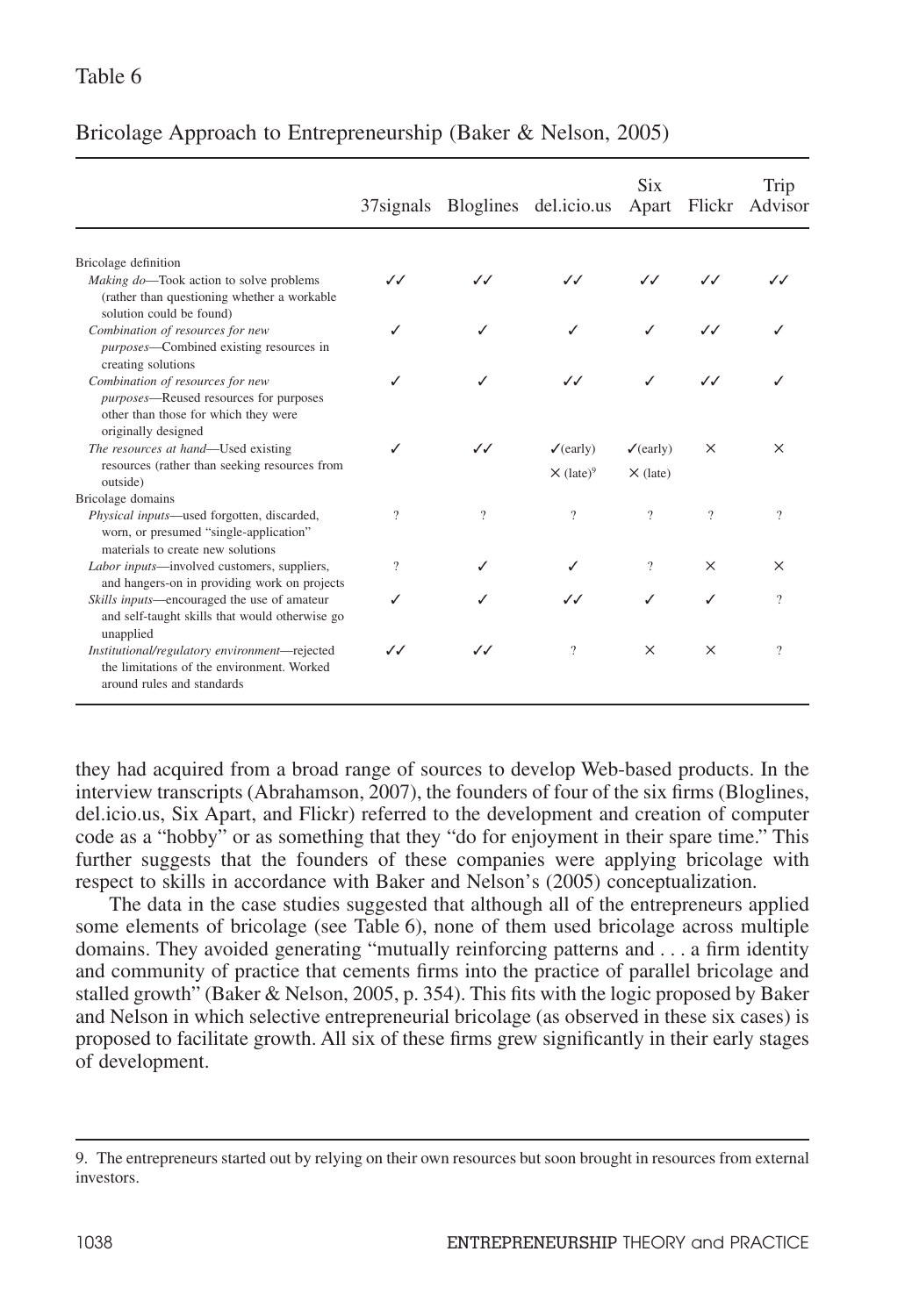### **Discussion**

The results from this analysis provide a number of interesting insights for entrepreneurship theory and practice. From a theoretical perspective, the application of different entrepreneurship theories to the same case study data provides insight into the similarities and differences between the theories at the level of entrepreneurial behavior. Although this is a specialized setting and the findings from this analysis cannot be generalized to all entrepreneurial ventures, in this context, the behaviors associated with effectuation and bricolage appeared to be more representative of what entrepreneurs do in building their businesses.Across all six ventures, the behaviors associated with effectuation and bricolage were prevalent (see Tables 5 and 6). Where entrepreneurs did employ behaviors associated with causation, they employed those behaviors alongside behaviors associated with effectuation and bricolage (e.g., in the cases of TripAdvisor and Flickr). There were no cases where only the behaviors associated with causation were responsible for the development of the venture. This partially aligns with Sarasvathy's (2001) contention that "[b]oth causation and effectuation are integral parts of human reasoning that can occur simultaneously, overlapping and intertwining over different contexts of decisions and actions" (p. 245). Based on this finding, it may be valuable for future researchers to analyze whether effectual and causal behaviors are complementary in the entrepreneurial process, i.e., do entrepreneurs who employ effectual and causal behaviors concurrently have advantages over entrepreneurs who favor one or the other, and under what circumstances is causation, effectuation, or a concurrent approach of effectuation and causation advantageous?

### **Common Dimensions and Propositions**

The comparison of effectuation and entrepreneurial bricolage (at both a conceptual level and within the data) suggested that there are dimensions that are shared across both perspectives. Although the theories of effectuation and bricolage were created to explain different phenomena in the entrepreneurship domain, the behaviors associated with both theories appear to be similar in many respects. Both theories offer propositions that contrast with the ideas in the more traditional economic model of entrepreneurship (e.g., causation model), and both theories appear to tap into some of the same foundational dimensions. The dimensions that appear to be consistent across the two theoretical perspectives include the following: (1) existing resources as a source of entrepreneurial opportunity; (2) action as a mechanism for overcoming resource constraints; (3) community engagement as a catalyst for venture emergence and growth; and (4) resource constraints as a source of creativity. These dimensions are summarized in Table 7 and discussed below.

*Existing Resources Are a Source of Entrepreneurial Opportunity.* The theories of bricolage and effectuation both suggest that resources under the control of the entrepreneur are a key source of entrepreneurial opportunity. Sarasvathy and Dew (2005, p. 543) suggest that under effectual logic, entrepreneurs create opportunities by asking "Who am I? What do I know? Whom do I know?" and using the answers to these questions to then respond to the question "What can I do?" In the bricolage approach to entrepreneurship (Baker & Nelson, 2005), entrepreneurs create opportunities and markets by "making do with what is at hand." The idea that resources on hand are a key source of advantage for firms aligns strongly with the resource-based view of the firm, which suggests that the "value, rareness, imitability and substitutability" (p. 99) of firm resources are key indicators of potential competitive advantage within a firm (Barney, 1991). Although new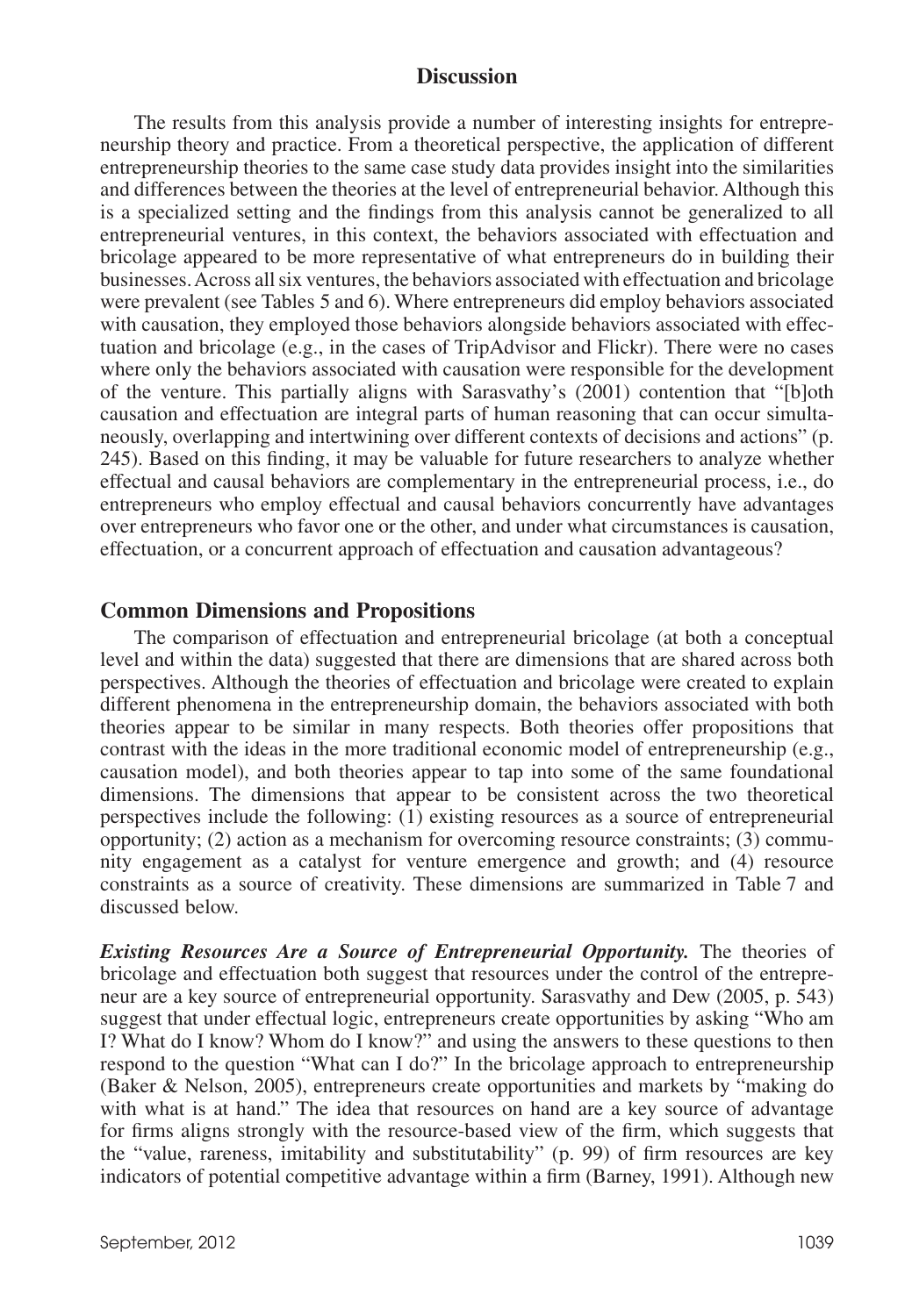|                                                                          | Resource constraints as a<br>catalyst for creativity and<br>innovation    | willing to lose so that they can leverage "limited means<br>in creative ways to generate new ends as well as new<br>Affordable loss principle explicates that entrepreneurs<br>begin with a determination of how much they are<br>means" (Sarasvathy, 2008, p. 81) | combinatorial capabilities to create something from<br>Bricoleurs refuse to treat the limited resources at hand as<br>nothing. "[F]irms actively exercise their creative and<br>nothing" (Baker & Nelson, 2005) | valuable."-Jason Fried, founder of 37signals (as quoted<br>creative you have to become. I think that had a lot to do<br>Our products do less, and that's why they're successful.<br>Customers ask us, "How does Basecamp compare with<br>constraints inspire creativity. The less money you have,<br>force us to keep our products small, and to keep them<br>Five of the six entrepreneurs were explicit in explaining<br>other project-management tools?" We say it does less.<br>fast."-Caterina Fake, founder of Flickr (as quoted in<br>that they believed resource constraints were valuable<br>People do not want bloated products, and constraints<br>"We have this big thing about embracing constraints,<br>"The money was scarce, but I'm a big believer that<br>money-people care about every dollar they spend.<br>the fewer people and resources you have, the more<br>with why we were able to iterate and innovate so<br>and necessary inputs to foster creative and novel<br>when you have constraints-less time, less<br>solutions in the firms they created.<br>Abrahamson, 2007).<br>in Farhad, 2005). |
|--------------------------------------------------------------------------|---------------------------------------------------------------------------|--------------------------------------------------------------------------------------------------------------------------------------------------------------------------------------------------------------------------------------------------------------------|-----------------------------------------------------------------------------------------------------------------------------------------------------------------------------------------------------------------|----------------------------------------------------------------------------------------------------------------------------------------------------------------------------------------------------------------------------------------------------------------------------------------------------------------------------------------------------------------------------------------------------------------------------------------------------------------------------------------------------------------------------------------------------------------------------------------------------------------------------------------------------------------------------------------------------------------------------------------------------------------------------------------------------------------------------------------------------------------------------------------------------------------------------------------------------------------------------------------------------------------------------------------------------------------------------------------------------------------------------|
| Consistent Dimensions Embedded in the Emerging Entrepreneurship Theories | Community engagement<br>as a catalyst for venture<br>emergence and growth | Under effectual logic, initial customers are seen<br>as partners and vice versa (Sarasvathy, 2008).<br>Effectual logic stresses alliances and<br>precommitments from stakeholders<br>(Sarasvathy, 2001)                                                            | Bricoleurs involve customers, suppliers, and<br>hangers-on in providing work on projects<br>(Baker & Nelson, 2005)                                                                                              | developed large, strong community followings<br>37 signals: Signal versus noise blog. Bloglines:<br>Joshua Schachter had a community of people<br>The Winged Pig blog. Six Apart: Dollarshot<br>developed for organizing information on the<br>In five of the six cases, the entrepreneurs had<br>In three of the five cases, the entrepreneurs<br>Never-Ending, the online game they were<br>prior to launching the product or service.<br>The founders of Flickr had access to the<br>hosted a blog with a large following.<br>already using other tools that he had<br>community of people playing Game<br>creating.<br>Internet.<br>blog.                                                                                                                                                                                                                                                                                                                                                                                                                                                                              |
|                                                                          | overcoming resource<br>Taking action as a<br>mechanism for<br>constraints | Under effectual logic, sufficiency is provided by<br>active implementations of solutions<br>(Sarasvathy, 2001)                                                                                                                                                     | Bricoleurs demonstrate a bias toward action and<br>active engagement with a problem (Baker &<br>Nelson, 2005)                                                                                                   | problems or opportunities rather than lingering<br>over questions of whether a workable outcome<br>doing website development and consulting for<br>backend development of the game to catch up<br>Joshua Schachter developing de.licio.us while<br>could be created. Specific examples include:<br>The 37signals partners devoted 10 hours a<br>toward action and active engagement with<br>week to developing a Basecamp while still<br>In all six cases, the entrepreneurs had a bias<br>Stuart Butterfield developing Flickr as a<br>feature for a game while waiting for the<br>bank-sometimes needing to work in<br>still employed at an investment<br>15-minute increments.<br>with the front end.<br>clients.                                                                                                                                                                                                                                                                                                                                                                                                       |
|                                                                          | source of entrepreneurial<br>Existing resources as a<br>opportunity       | between possible effects (Sarasvathy, 2001);<br>"Whom do I know?" then "What can I do?"<br>questions "Who am I?" "What do I know?"<br>Taking means as given and focus on selecting<br>starting the entrepreneurial process with<br>(Sarasvathy & Dew, 2005)        | శ<br>Making do with what is on hand (Baker<br>Nelson, 2005)                                                                                                                                                     | by Mark<br>game prior to being recognized as a product in<br>created<br>use in<br>Mena<br>· Flickr was created as a feature for an online<br>productivity tools prior to being released as<br>Fletcher and Joshua Schachter as personal<br>· The Six Apart blogging application was<br>In five of the six cases, the entrepreneurs<br>something they had already developed.<br>· 37signals created Bascamp for internal<br>created by Mena and Ben Trott so that<br>could be more efficient in her blogging<br>their Web consulting business prior to<br>Bloglines and del.icio.us were created<br>an entrepreneurial opportunity out of<br>recognizing its commercial potential.<br>Specific examples include:<br>commercial applications.<br>its own right.<br>activity.                                                                                                                                                                                                                                                                                                                                                 |
|                                                                          |                                                                           | Effectuation                                                                                                                                                                                                                                                       | Bricolage                                                                                                                                                                                                       | Evidence in<br>case data                                                                                                                                                                                                                                                                                                                                                                                                                                                                                                                                                                                                                                                                                                                                                                                                                                                                                                                                                                                                                                                                                                   |

Table 7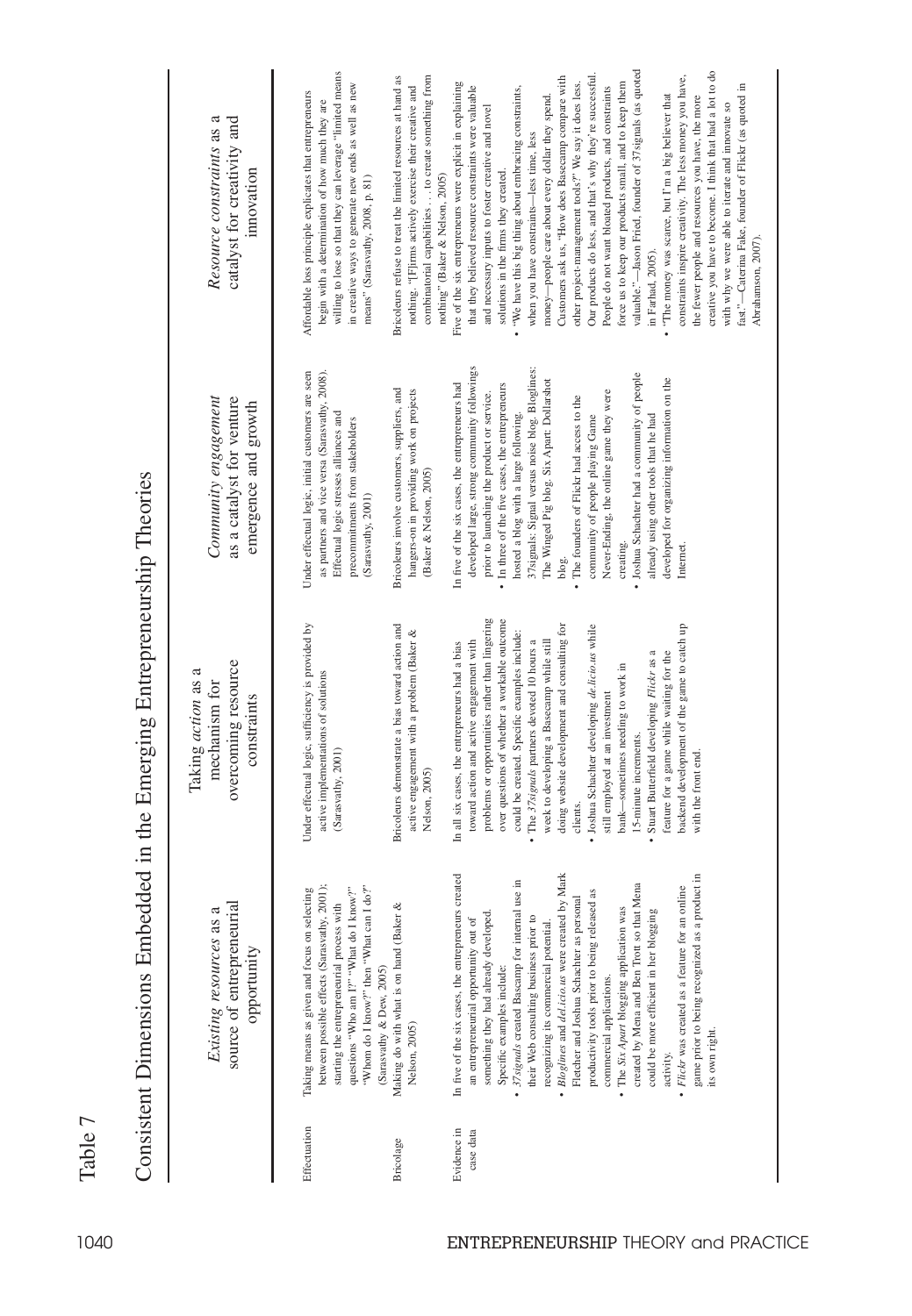firms typically do not have a rich resource base from which to build a competitive advantage, the entrepreneurs within those firms can identify opportunities to create competitive advantage by focusing on the resources that they (as individuals) bring to a venture (i.e., skills, knowledge, and relationships) (Sarasvathy & Dew). They can combine resources (physical inputs, human inputs, institutional inputs) in novel ways so as to create value (Baker & Nelson).

In five of the six cases examined, the entrepreneurs created an entrepreneurial opportunity out of something they had already developed, either in their individual capacity or for the nascent firm in which they were operating. Having already developed a piece of software to solve a personal or business need or as a mini-experiment, they discovered that what they had created could have commercial potential. In all five of these cases, the entrepreneurs were in control of their core product before they realized the potential attached to that core product.

These findings suggest that across the emerging entrepreneurship theories, there is an important relationship between resources under the control of the entrepreneur and entrepreneurial opportunity recognition. Prior research has highlighted how entrepreneurs identify different entrepreneurial opportunities because of variation in their knowledge and prior experience (Grégoire, Barr, & Shepherd, 2010; Shane, 2000). Building on the notion that prior knowledge and experience are central to opportunity recognition and linking it with the emerging entrepreneurship theories, it appears that there is a relationship between focusing on resources on hand and the entrepreneurial opportunities identified by an entrepreneur. Specifically, the opportunities that emerge when an entrepreneur focuses on resources on hand are more *actionable* than those that are discovered through market or industry analysis. Action is central to entrepreneurship (McMullen & Shepherd, 2006); entrepreneurs need to identify opportunities on which they can act if they are to create anything of value: "[U]ltimately, someone somewhere must undergo a decision process in which action is chosen if any market 'process' is to occur" (McMullen & Shepherd). It is therefore useful to distinguish between entrepreneurial opportunities that are actionable, those where the entrepreneur can immediately take action to seize the opportunity, versus those that are difficult to act on where the entrepreneur needs to depend on a multitude of other factors to seize the opportunity. One of the significant barriers to entrepreneurial action is resources. An entrepreneur may identify an opportunity for a new product or service, but if he or she does not have access to the resources that are required to seize that opportunity, then the process of acquiring resources may be perceived as significantly challenging (Brush, Greene, & Hart, 2001), causing him or her to not act on the opportunity. Entrepreneurs who focus on the resources under their control when identifying an entrepreneurial opportunity will readily have some of the resources on hand to act on the opportunity, and, therefore, they will more readily take action to create value from the identified opportunity. This relationship between opportunity identification and entrepreneurial action is captured in the following proposition:

**Proposition 1:** Entrepreneurs who identify opportunities based on the resources under their control will more readily act on the identified opportunities compared with entrepreneurs who identify opportunities based on an evaluation of the external market.

*Taking Action Is a Mechanism for Overcoming Resource Constraints.* The second common dimension emerging from the analysis is that taking action can serve as a means for overcoming resource constraints. The traditional logic of entrepreneurship is to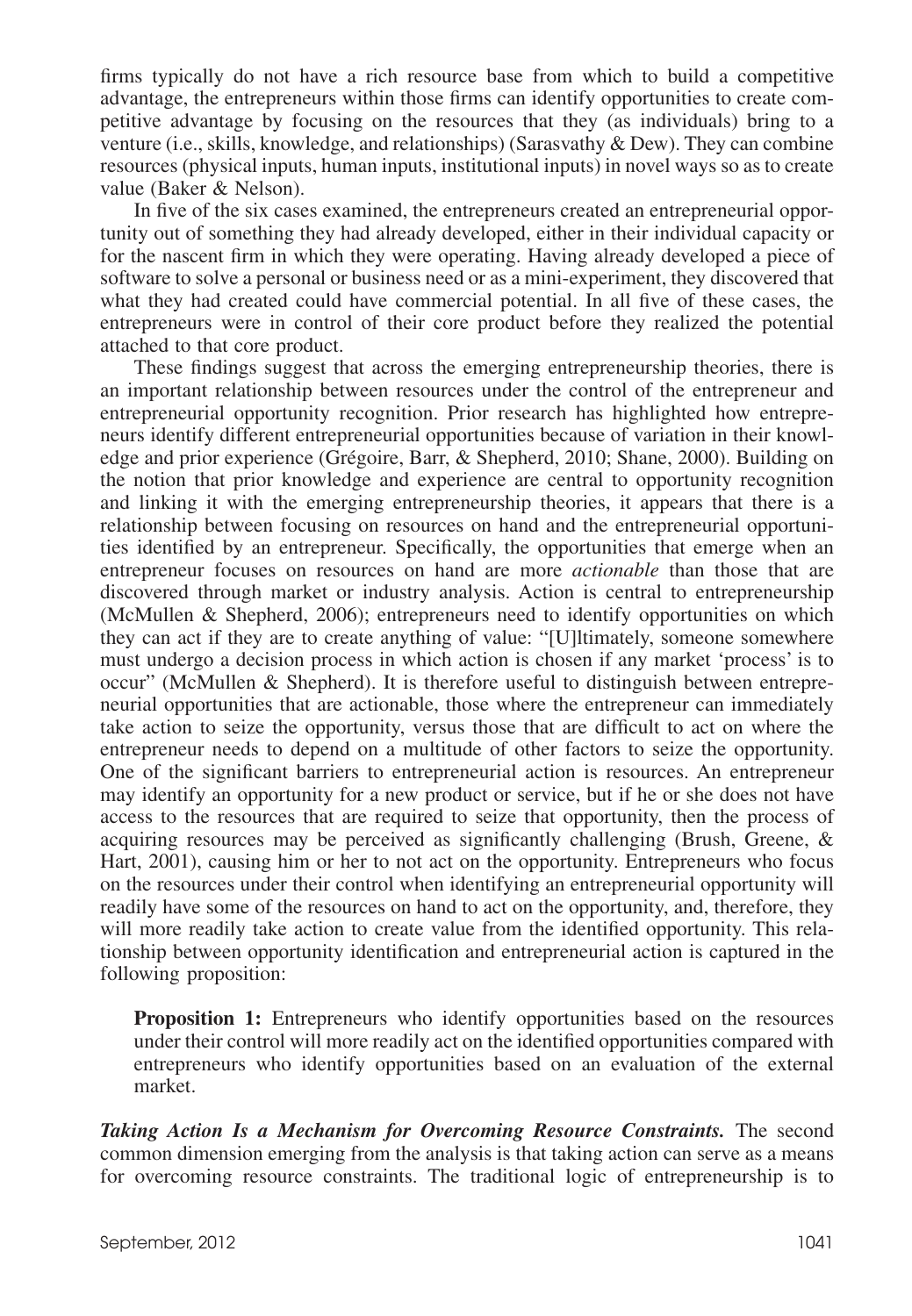recognize an opportunity and then to go out and access resources to exploit that opportunity (Hsu, 2008). One of the most consistent findings in the data was that all the entrepreneurs "demonstrated a bias toward action and active engagement with problems or opportunities rather than lingering over questions of whether a workable outcome can be created from what is at hand" (Baker & Nelson, 2005), and this action orientation provided the momentum they needed to overcome the initial resource constraints associated with starting a business. Within the data, entrepreneurs took action to overcome constraints by (1) devoting small chunks of time or resources to a solution while working on other jobs; (2) actively experimenting with low-cost solutions to see which solution worked best; (3) leveraging resources on hand (e.g., databases, computer code, hardware) in devising possible solutions; and (4) sharing crude solutions with a wide audience to get feedback on what they had developed. These actions fit with the logic in Sarasvathy's (2001) paper on effectuation in which she states that "sufficiency is provided by *active implementations* of imagined solutions . . . effectuation processes are far more frequent and very much more useful in understanding and dealing with spheres of *human action*" (p. 250). The action orientation of the entrepreneurs in the case studies served as a means to overcome resource constraints and to find a workable solution. By acting on their ideas, the entrepreneurs examined were able to discover creative ways to solve problems so as to operate in resource-constrained entrepreneurial environments. This leads to the following proposition:

**Proposition 2:** Entrepreneurs who seek to solve problems by taking action will be more likely to arrive at a workable solution compared with entrepreneurs who seek to solve problems conceptually.

*Community Engagement as a Catalyst for Venture Emergence and Growth.* The third important dimension, serving as a key input into the entrepreneurial process across the emerging entrepreneurship theories and from within the data, is "community engagement." In five of the six cases, the entrepreneurs developed a large, strong community following, prior to launching their product. In three of the five cases, the entrepreneurs hosted blogs with a significant number of regular readers. In the other two cases, the entrepreneurs had developed a community of people supporting their efforts through prior products or services they had developed (e.g., Joshua Schachter of del.icio.us had a community of people already using other tools that he had developed for organizing information on the Internet, and the founders of Flickr had access to the community of people playing the online game they were creating). The community of people reading each entrepreneur's blog or using their existing products served two key purposes in the entrepreneurship process. First, in the process of developing and testing a new product, the entrepreneur shared and exchanged information about the product with their blog readers or existing users. The feedback and input from these "early customers" served as a source of innovation and collective creativity (Hargadon & Bechky, 2006), which allowed for the development of a more appealing product over time. Second, when launching the product, the same community served as early users and "evangelists" selling the product to others through word of mouth. This observation fits with the effectual logic concept of "initial customers as partners and vice versa" (Sarasvathy, 2008), and it aligns partially with the bricolage concept of "involving customers, suppliers, and hangers-on in providing work on projects" (Baker & Nelson, 2005, p. 349).

Overall, it would seem that when entrepreneurs have access to a broad base of people who are interested in what they are doing as they develop a new product or service, then they have an advantage over those entrepreneurs operating in isolation. Sharing a new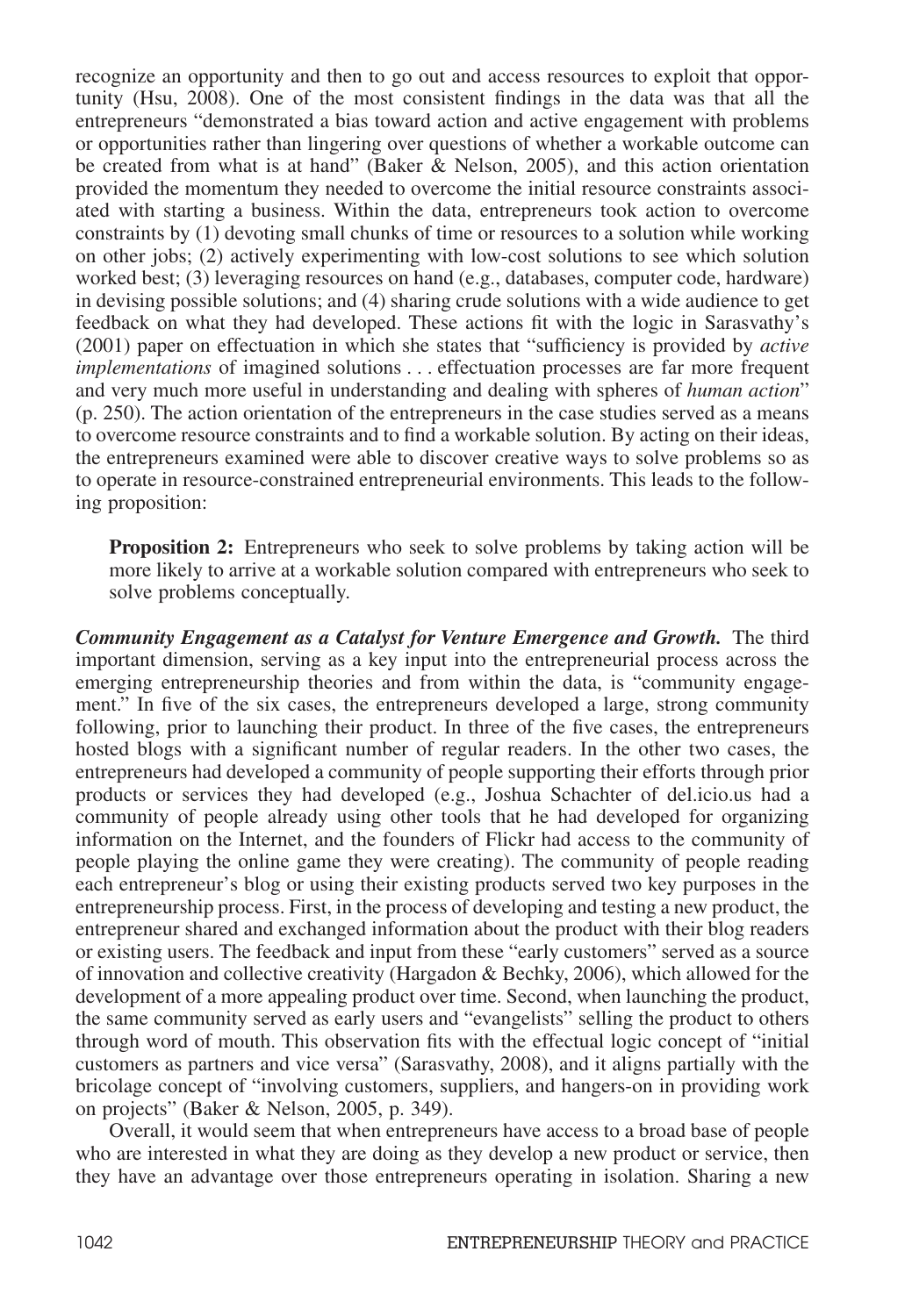product with an interested community provides the early feedback that enables an entrepreneur to move forward in the product development cycle, and ultimately create a more appealing product. Furthermore, as the community members act as evangelists for the new product, the sales for the product will increase at a higher rate compared with a venture where no such community exists, leading to a higher level of growth in ventures embedded in a community. This observation leads to the following proposition:

**Proposition 3:** Entrepreneurs who actively engage a community of potential customers will (1) be more likely to launch a product or service, (2) create more appealing products or services, and (3) experience higher levels of venture growth once a product or service is launched compared with entrepreneurs who do not engage a community of potential customers.

*Resource Constraints as a Source of Creativity and Innovation.* The fourth common dimension to emerge from this study is the idea that resource constraints serve as sources of creativity and innovation. Bricolage and effectuation explicitly incorporate resource constraints as key elements of the respective theories. A "penurious environment" is the starting point for the process model of entrepreneurial bricolage, and out of this environment an entrepreneur can choose to "make do by applying combinations of the resources at hand to new problems and opportunities" (Baker & Nelson, 2005, p. 353). In effectuation theory, the affordable loss principle stipulates that an entrepreneur "begins with a determination of how much one is willing to lose" so that one can leverage "limited means in creative ways to generate new ends as well as new means" (Sarasvathy, 2008, p. 81). The idea that resource constraints inspire creativity and innovation was supported in the case data. Five of the six entrepreneurs were explicit in describing how they believed that resource constraints were valuable and necessary inputs to foster creative and novel solutions in the firms they ended up creating (as reported earlier in the paper). Research in the areas of cognitive psychology supports the notion that constraints foster creativity. Building on established concepts of encoding/retrieval and analogical thinking, Finke, Ward, and Smith (1992) argue that individuals are more creative when limited by constraints than when faced with a "blank slate." They suggest that individuals draw on existing knowledge frameworks to establish "preinventive structures" that interact with the constraints of the task at hand to foster creative solutions. If there are no constraints to channel people's cognition when interacting with preinventive structures, then solutions tend to be less creative. These insights have been tested in the consumer marketing literature. Moreau and Dahl (2005) used experimental studies to show that where input and time constraints are active, the outcomes produced in product development tasks are deemed more creative than when constraints are inactive. The authors explain the increased innovativeness of such constraints-driven solutions by arguing that when the demands of the innovative task are in conjunction with a perception of resource constraints, team members tend to look for alternatives beyond "the path of least resistance" (Moreau & Dahl), which was shown to lead to higher ratings on innovativeness of the outcomes produced (e.g., Goldenberg, Mazursky, & Solomon, 1999; Moreau & Dahl; Ward, 1994). Therefore, based on the theoretical arguments in the emerging entrepreneurship theories, and linking those with the findings from the data and with the insights from the creative cognition literature, I offer the following proposition:

**Proposition 4:** Entrepreneurs who operate under significant resource constraints will demonstrate higher levels of creativity in the creation of their product and their ventures compared with entrepreneurs who do not face significant resource constraints.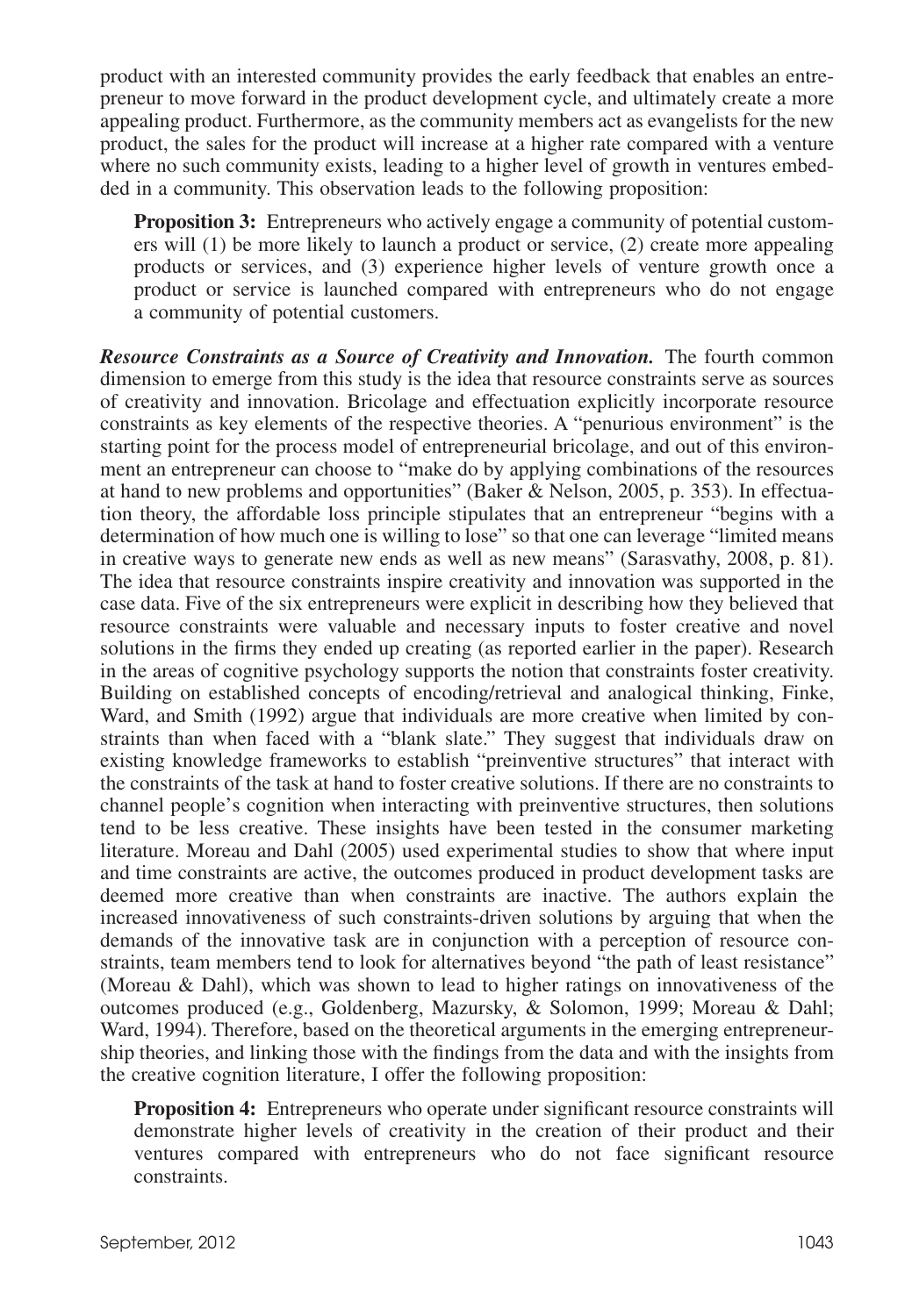# **Contribution**

This study makes three contributions to the entrepreneurship literature. First, it compares and contrasts traditional and emerging entrepreneurship theories, providing scholars with an overview of the similarities and differences between the three theories at both a theoretical and a practical level. After reviewing the key elements of the emerging theories, and after using each theory to explain case study data, four important similarities are identified. Both of the emerging theories reflect the following four dimensions: (1) existing resources serve as a source of entrepreneurial opportunity; (2) taking action is a mechanism for overcoming resource constraints; (3) community is a catalyst for venture emergence and growth; and (4) resource constraints are a source of creative innovation. These four dimensions create a connection across the theories of effectuation and bricolage, and can be used by future researchers to further examine how new firms emerge and how new markets are created.

Second, this study considers how the critical elements of the respective entrepreneurship theories translate into entrepreneurial behavior—"discrete units of individual activity that can be observed by an audience" (Bird & Schjoedt, 2009, p. 335). Understanding elements of a theory at a behavioral level provides for a clearer understanding of a theory and allows a wider audience to interpret the essence of the theory. For example, when effectuation is described as a process in which an individual "take[s] a set of means as given and focus[es] on selecting between possible effects that can be created with that set of means" (Sarasvathy, 2001, p. 245), then it is really difficult for a wide audience to understand and interpret what is meant by effectuation. However, when effectuation is described as a series of behaviors that include creating multiple product prototypes in the process of developing a new product, experimenting with different distribution and revenue models, seeking out ways to do things with limited resources, using only personal resources to launch a product, focusing on resources on hand to decide on a course of action, and negotiating agreements with customers and suppliers prior to launching a product or service, then the essence of effectuation becomes more real and understandable. Although one may lose a level of abstraction that is useful for theorizing by focusing on behaviors, it is important to focus on behaviors to make theories more accessible to practitioners. This research makes some of the important entrepreneurship theories more understandable at a behavioral level.

Third, this study is the first (to my knowledge) to apply the alternate templates research approach (Langley, 1999) to entrepreneurship theories. Although the alternate templates research approach has been applied in the domains of decision making (Allison, 1971), organizational change (Markus, 1983), and strategy (Collis, 1991), it has never been applied to entrepreneurship and new venture creation. Because entrepreneurship is still an emerging academic field, many new theories are being proposed to explain the dynamics of new venture creation. The alternate templates research approach provides a useful framework for effectively assessing emerging theories to understand the relationship between the theories and how each of them contributes to our understanding of new venture creation.

## **Research Implications**

This research builds bridges between some of the most prominent new theories in entrepreneurship research. The findings highlight fundamental similarities between effectuation and bricolage, which provides a basis for future scholars to evolve and develop an even more integrative perspective of the behaviors that underlie the entrepreneurial process in uncertain, resource-constrained environments. Although the theories of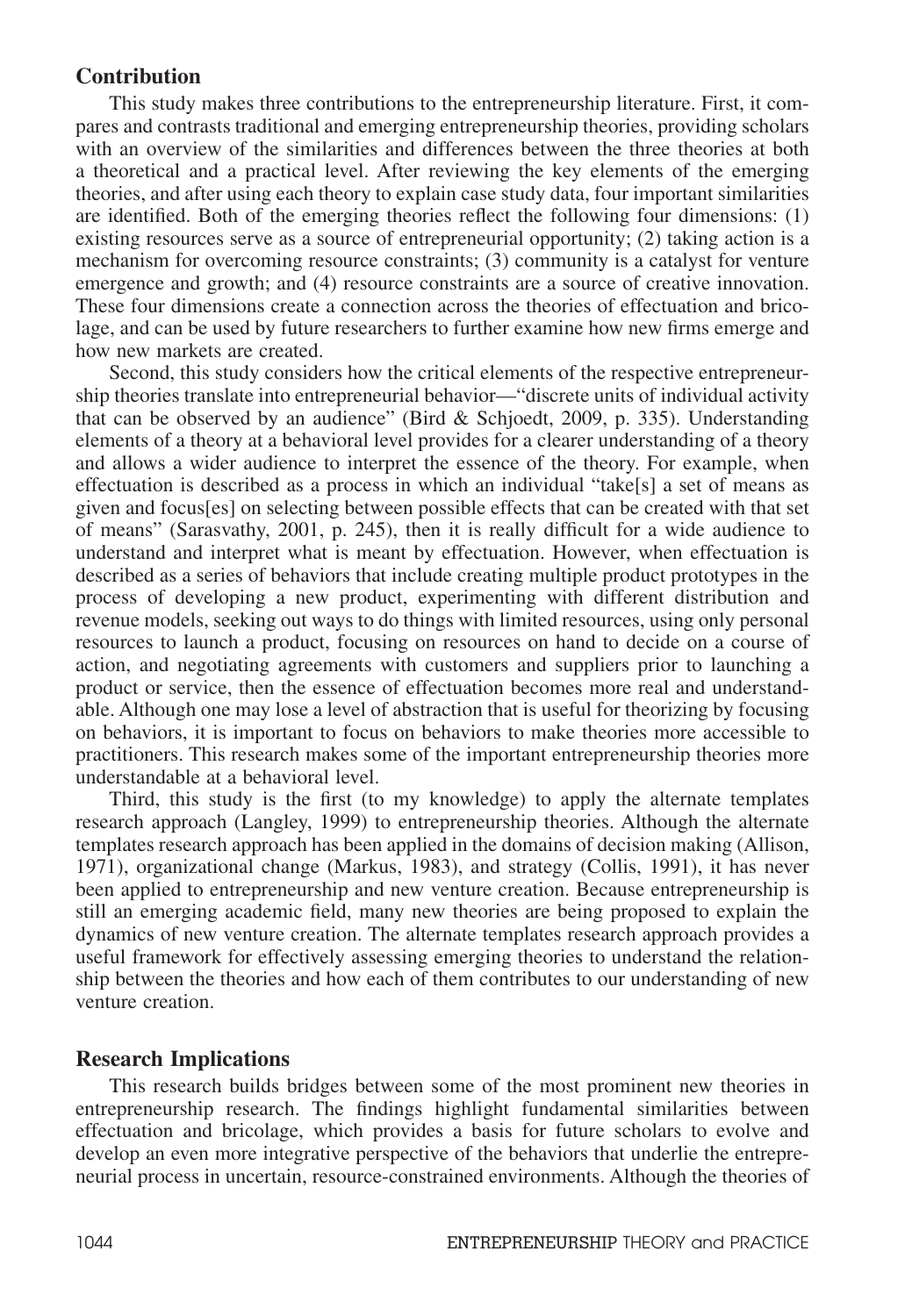effectuation and bricolage have sometimes been placed in the same category (e.g., Eisenhardt et al., 2010), they have not been systematically compared. The systematic comparison conducted here allowed for new concepts, constructs, and relationships to emerge that are worthy of further refinement and investigation, and center around (1) actionable opportunities, (2) individual or team action orientation, (3) entrepreneurial communities, and (4) resource constraints.

The concept of an *actionable opportunity*—an opportunity that an individual can immediately act upon, as distinguished from a hypothetical opportunity—is attractive as theory but has many impediments to implementation—is likely to be a useful construct in entrepreneurship research. Entrepreneurship is about action (McMullen & Shepherd, 2006); therefore, defining and distinguishing actionable opportunities, and understanding the antecedents and outcome of such opportunities, could be a major advancement in entrepreneurship research.

*Action orientation* can be conceptualized as an individual- and/or team-level construct that captures an entrepreneur's or venture team's inclination to act. Research in social psychology (Kuhl, 1981) and marketing (Bagozzi, Baumgartner, & Yi, 1992) has found that an individual difference variable governing self-regulatory processes, called *action orientation*, is a key construct in moderating the relationship between intention and action in individuals. Action orientation "reflects a person's readiness to make a decision and to implement that decision" (Bagozzi et al., p. 506). Because of the emphasis on individual action emerging from this research, it would be useful to adopt and adapt the construct of action orientation as a connecting construct between theories and as a predictor variable of important entrepreneurial outcomes (e.g., organizational emergence, first sale).

The concept of an *entrepreneurial community* is likely an extension of the rich research stream on entrepreneurial networks (see Hoang & Antoncic, 2003, for a review), yet this research highlights how, with the development of new communication technologies, e.g., the Web, blogs, and social networks, entrepreneurs have more means to build and engage a network, and the extent to which they do initiates other key venture development activities such as product testing and marketing.

Prior research has suggested that *resource constraints* foster creativity (Goldenberg et al., 1999; Moreau & Dahl, 2005; Ward, 1994). The research reported in this paper would suggest that there might be a relationship between resource constraints within a new venture and important venture outcomes such as innovation, survival, and growth. It would be useful to conduct more systematic research that elaborates on and tests this relationship.

### **Practical Implications**

The research conducted here has important potential implications for entrepreneurs and for teaching entrepreneurship. While the findings from this research are not necessarily definitive and are not generalizable to all settings, they do hint at entrepreneurial behaviors and actions that are likely to make a difference in the entrepreneurial process.

First, opportunity recognition that focuses on the resources under the control of the people seeking to launch a venture is likely to help entrepreneurs identify opportunities that are actionable. Many entrepreneurship textbooks encourage wannabe entrepreneurs to look for a gap in the market. If that is the starting point for identifying entrepreneurial opportunities, then there is a much higher likelihood that entrepreneurs will spend time evaluating opportunities that they will never be able to act on. Therefore, encouraging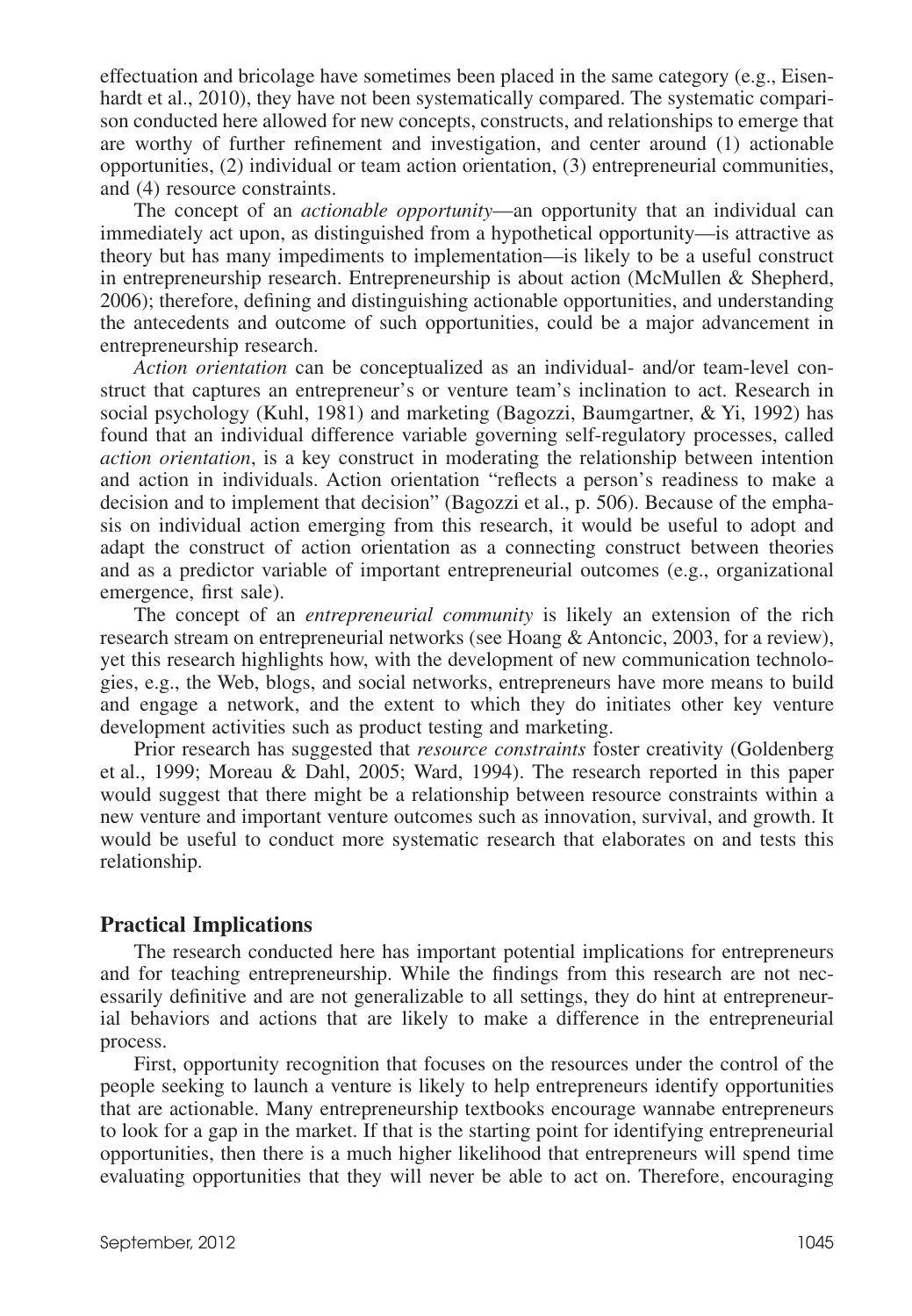opportunity recognition that orientates on the resources under the team's control and then pushes them to find a market gap utilizing these resources will likely lead to entrepreneurial action.

Second, this research reinforces the importance of action in the entrepreneurial process. This theme is widely touted in popular entrepreneurship books, e.g., *The Lean Startup* (Ries, 2011) and *Action Trumps Everything* (Kiefer, Schlesinger, & Brown, 2010). This research largely supports that advice in these books by highlighting that entrepreneurs who engage in experimentation and who interact early and often with customers will be able to overcome many of the hurdles associated with starting a venture.

Third, this research suggests that entrepreneurs may benefit from being active community builders. By building a community of interested parties around their ventures, they benefit from feedback and word-of-mouth advertising. Therefore, this should be seen as a key part of the venture creation process, especially for consumer-orientated enterprises. Furthermore, community engagement could be highlighted and taught in entrepreneurship education programs.

Finally, entrepreneurs and resource providers (e.g., venture capitalists) should be conscious of the potential risks and implications of excessive amounts of capital in a new venture. Too many resources within an entrepreneurial enterprise may prompt a team to become comfortable and quell creativity. Entrepreneurial ventures may be better off if they are forced to operate within tight resource constraints.

### **Limitations and Opportunities for Future Research**

As with all research, there are some limitations in this research that need to be acknowledged. These limitations open the door for future researchers to make a contribution to this field. The first limitation pertains to the sample of cases that are used in the analysis. It is seldom that the alternate templates research approach is applied to a representative sample of cases (Langley, 1999), as the purpose of the research is not to generalize the findings to a broader population but to compare and contrast different theoretical perspectives. In this research, the cases were selected because of access to rich details about the actions and behaviors of the entrepreneurs behind each venture. The findings about the prevalence of behaviors associated with causation, effectuation, and bricolage are not generalizable to other entrepreneurial endeavors without strong caution. There is an opportunity for future researchers to examine the extent to which behaviors associated with these different theories are prevalent among a representative sample of entrepreneurial endeavors and whether various combinations of such behaviors are associated with entrepreneurial success. This could conceivably be accomplished using representative data collected as part of a longitudinal study of entrepreneurial dynamics, e.g., the Comprehensive Australian Study of Entrepreneurial Emergence or the Kaufmann Firm Survey.

The second limitation pertains to the depth of the discussion in relation to the behaviors and processes underlying each of the theoretical perspectives. Two factors contribute to this limitation. First, because this is a journal article, there are limitations on how much one can write about the enactment of the actual behaviors and processes that underlie those findings. Some of the prior applications of the alternate templates research strategy were captured in full-length books (e.g., Allison, 1971), providing the researcher with more latitude to write about behaviors and processes in great detail. Second, I chose to analyze six case studies so as to be able to examine patterns of behavior across the different cases. Many applications of the alternate templates research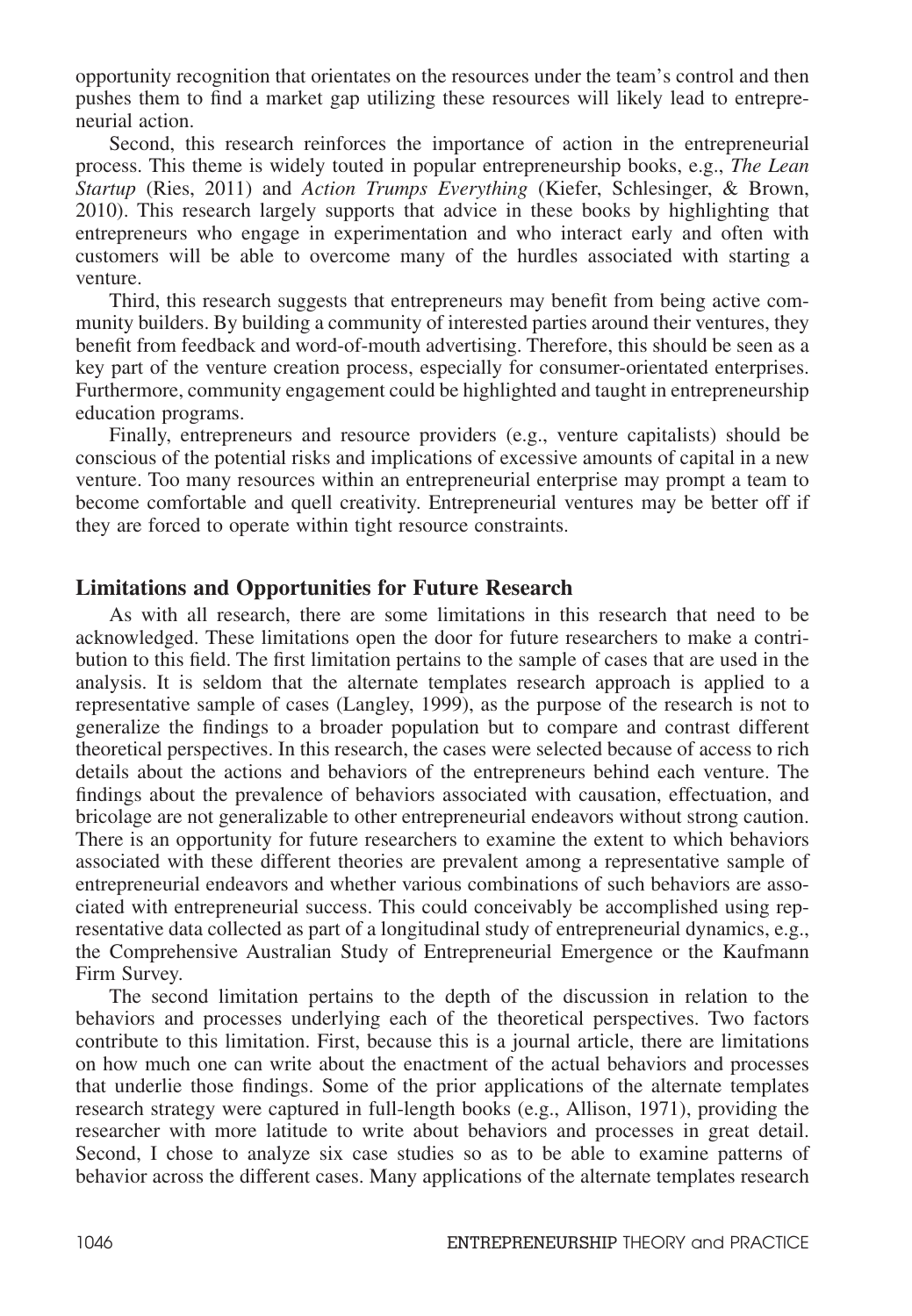design focus on a single case study (e.g., Lee, 1989), which provides the researcher with an opportunity to provide more detail in reporting on the analysis, but it does not allow for observing patterns between cases. I therefore traded off the opportunity to report on more detail in order to (1) be able to report on the research in a journal article and (2) be able to observe patterns between cases. It would be useful for future researchers to provide a deeper, richer analysis of entrepreneurial ventures using the alternate templates methodology, either by focusing on a single case study and/or by publishing the findings in a book.

### **Conclusion**

For many years, the domain of entrepreneurship relied largely on theoretical ideas imported from other domains. Over the past decade, scholars have begun developing theories specific to the domain of entrepreneurship. Effectuation and entrepreneurial bricolage are two such theories. As we seek to establish theories of entrepreneurship, it is important to understand how they relate to one another and to the traditional models of entrepreneurship. Furthermore, it is useful to assess how the processes related to such theories are manifest in the behavior of entrepreneurs (Bird & Schjoedt, 2009). This paper adopts the alternate templates approach (Allison, 1971; Langley, 1999) to provide such a comparison. The advantage of the alternate templates approach is that it provides a platform for comparing theories in context and for relating theory to action. Instead of reviewing theoretical ideas in the abstract, one is able to assess the extent to which such ideas help explain behaviors captured in empirical data.

The analysis highlights how certain behaviors are consistent across the emerging theories in entrepreneurship research and, therefore, points to the common behavioral dimensions of effectuation and entrepreneurial bricolage. The analysis also suggests that the causal model of entrepreneurship—which is the model that is most often touted in business school classes (Sarasvathy, 2001)—may not effectively capture and reflect the actual behavior of entrepreneurs launching new ventures in a dynamic environment. Where causal approaches to entrepreneurship are adopted, they are utilized in conjunction with behaviors associated with effectuation and bricolage. Therefore, at a minimum, the traditional model of entrepreneurship needs to be combined with the emerging models to explain how entrepreneurs behave in the process of launching new ventures. The emerging theories of entrepreneurship (effectuation and bricolage) appear to be similar in many respects and provide a basis for identifying and developing new propositions focusing on the relationships between resources, entrepreneurial opportunities, action, solutions, communities, resource constraints, and creativity that may further enrich entrepreneurship research.

### **Appendix**

### **Questions Used in Developing Each Case Study**

- 1. What was the pre-founding context? Discuss the context with respect to the entrepreneur, the technology, and the market.
- 2. From where did the opportunity emerge? Describe the opportunity emergence process.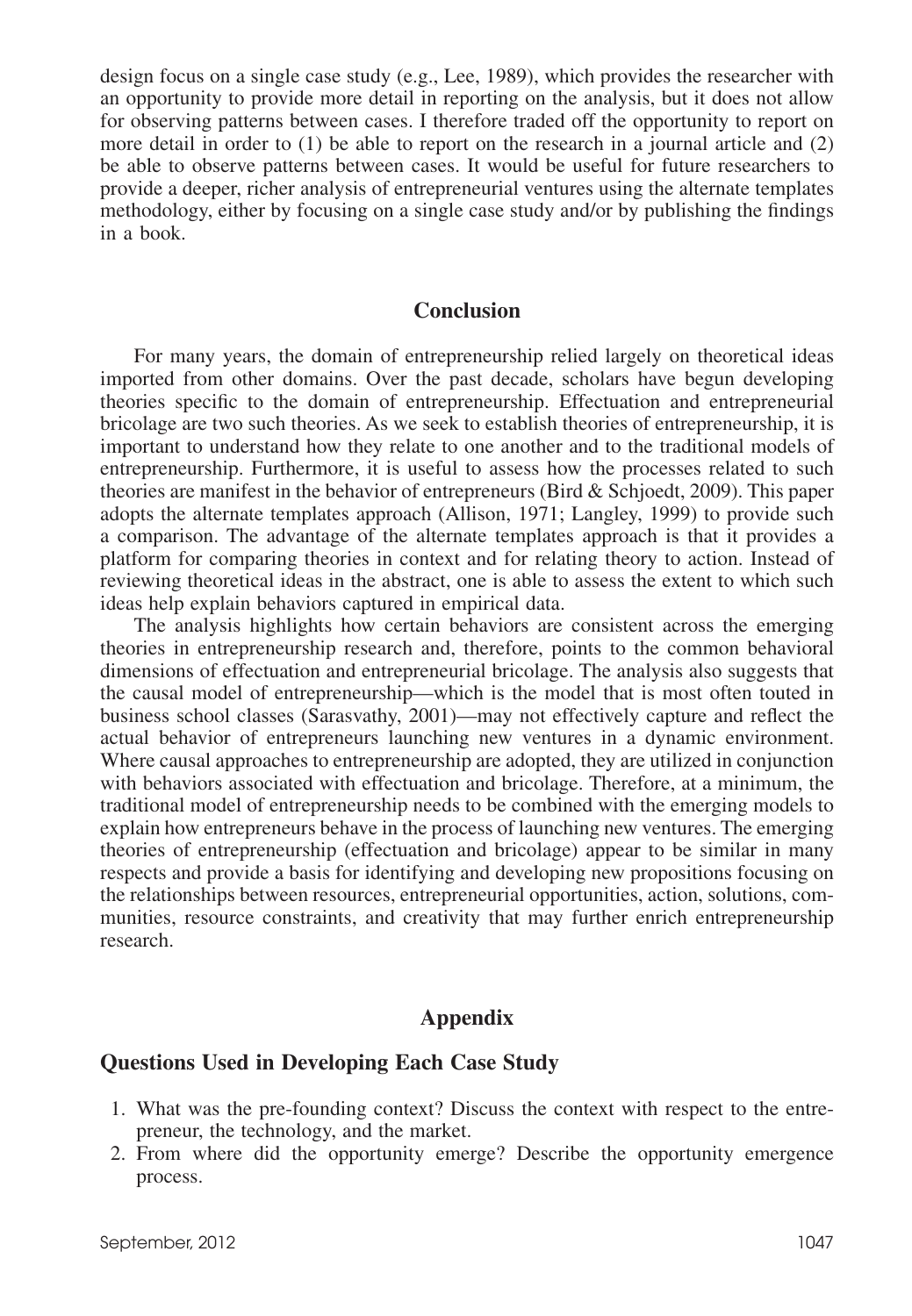- 3. How did the entrepreneur create the first iteration of the product or service?
- 4. From where did the resources come for the initial development and exploitation of the opportunity?
- 5. How did the entrepreneur finance the growth of the venture?
- 6. How did the entrepreneur/team develop and implement a strategy to first take the product or service to market?
- 7. Did the strategy development process change over time? If so, how?
- 8. How did the entrepreneur/team initially market the new product or service?
- 9. Did the marketing approach change over time? If so, how?
- 10. How did the entrepreneur find and recruit people to work in the emerging organization?
- 11. Did the recruitment process change over time? If so, how?
- 12. How would you describe the decision-making approach of the entrepreneur/team in the early days of the venture?
- 13. Did the decision-making process change over time? If so, how?
- 14. Did the entrepreneur stretch the rules or norms of society in bringing their new product or service to market? If so, how?
- 15. How would you describe the early competitive advantage of the venture?
- 16. Did the competitive advantage change over time? If so, how?
- 17. Did the entrepreneur exit from the venture by the time of the interview? If so, how? Describe the process.

# **REFERENCES**

Abrahamson, J. (2007). *Founders at work: Stories of startups' early days*. New York: Apress.

Allison, G.T. (1971). *Essence of decision*. Boston: Little, Brown.

Alvarez, S.A. & Barney, J.B. (2007). Discovery and creation: Alternative theories of entrepreneurial action. *Strategic Entrepreneurship Journal*, *1*(1–2), 11–26.

Bagozzi, R.P., Baumgartner, H., & Yi, Y. (1992). State versus action orientation and the theory of reasoned action: An application to coupon usage. *Journal of Consumer Research*, *18*, 505–517.

Baker, T., Miner, A.S., & Eesley, D.T. (2003). Improvising firms: Bricolage, account giving and improvisational competencies in the founding process. *Research Policy*, *32*(2), 255–276.

Baker, T. & Nelson, R.E. (2005). Creating something from nothing: Resource construction through entrepreneurial bricolage. *Administrative Science Quarterly*, *50*(3), 329–366.

Barney, J.B. (1991). Firm resources and sustained competitive advantage. *Journal of Management*, *17*(1), 99–120.

Bhide, A.V. (2000). *The origin and evolution of new businesses*. New York: Oxford University Press.

Bird, B. & Schjoedt, L. (2009). Entrepreneurial behavior: Its nature, scope, recent research, and agenda for future research. In A.L. Carsrud & M. Brännback (Eds.), *Understanding the entrepreneurial mind (international studies in entrepreneurship)* (pp. 327–358). New York: Springer.

Bird, B., Schjoedt, L., & Baum, R. (2010). Call for papers special issue of entrepreneurship theory and practice on entrepreneur behavior. Available at http://www.baylor.edu/business/ETP/index.php?id=68633, accessed 4 January 2011.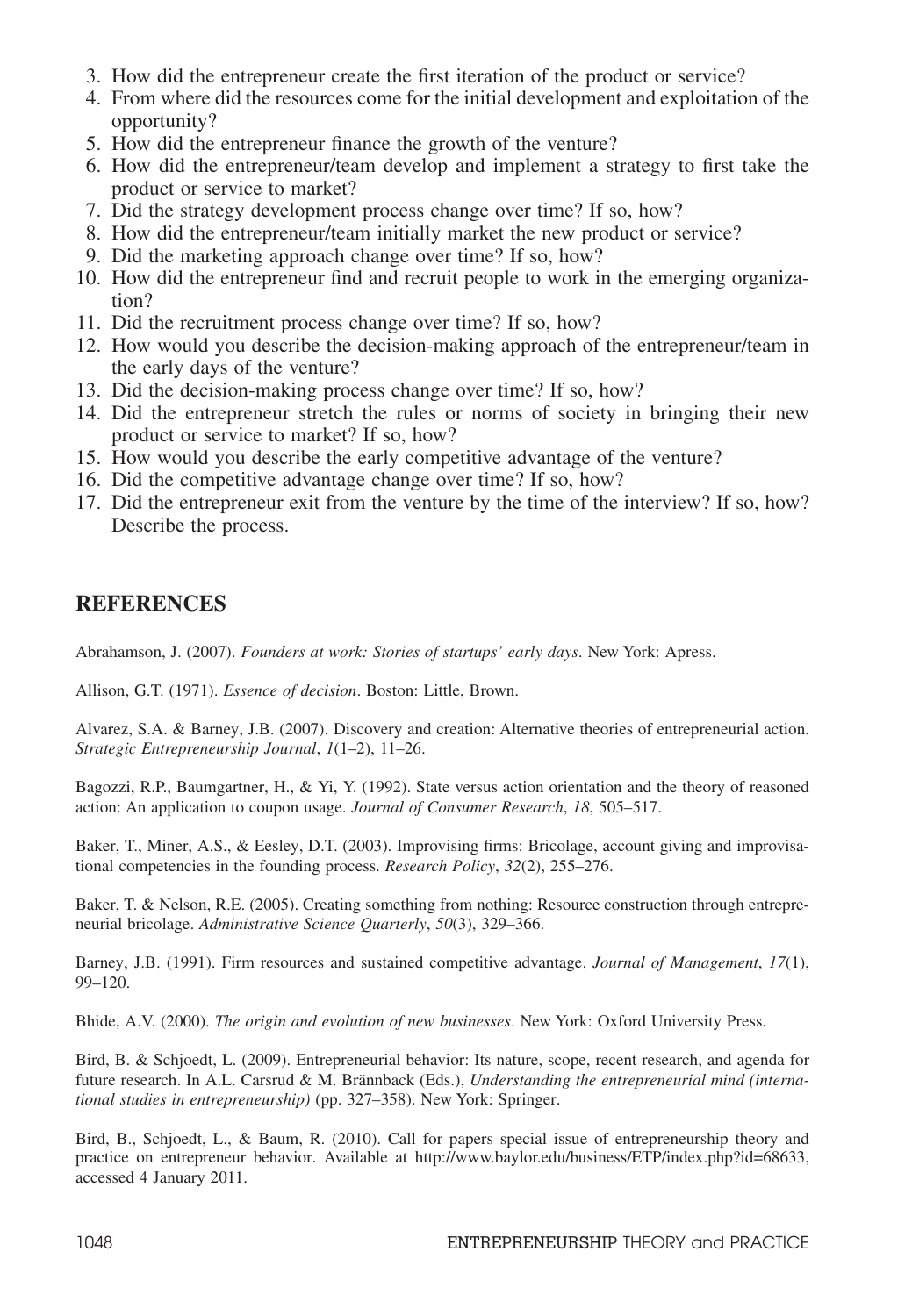Brush, C.G., Greene, P.G., & Hart, M.M. (2001). From initial idea to unique advantage: The entrepreneurial challenge of constructing a resource base. *Academy of Management Executive*, *15*(1), 64–80.

Casson, M.C. (1982). *The entrepreneur: An economic theory*. Oxford: Martin Robertson.

Chandler, G.N., DeTienne, D., McKelvie, A., & Mumford, A. (2011). Causation and effectuation processes: A validation study. *Journal of Business Venturing*, *26*, 375–390.

Ciborra, C.U. (1996). The platform organization: Recombining strategies, structures, and surprises. *Organization Science*, *7*, 103–118.

Collis, D.J. (1991). A resource-based analysis of global competition: The case of the bearings industry. *Strategic Management Journal*, *12*, 49–68.

Delmar, F. & Shane, S. (2003). Does business planning facilitate the development of new ventures? *Strategic Management Journal*, *24*, 1165–1185.

Eisenhardt, K., Kotha, S., Meyer, A., & Rajagopalan, N. (2010). Technology entrepreneurship: Call for papers for a special issue. *Strategic Entrepreneurship Journal*. Available at http://sej.strategicmanagement.net/, accessed 15 September 2010.

Ellsberg, D. (1961). Risk, ambiguity, and the Savage axioms. *Quarterly Journal of Economics*, *75*, 643–669.

Farhad, M. (2005). The next Web revolution. Salon.com. Available at http://www.salon.com/2005/08/10/ 37signals/, accessed 14 January 2010.

Finke, R.A., Ward, T.B., & Smith, S.M. (1992). *Creative cognition*. Cambridge, MA: MIT Press.

Garud, R. & Karnoe, P. (2003). Bricolage versus breakthrough: Distributed and embedded agency in technology entrepreneurship. *Research Policy*, *32*(2), 277–300.

Goldenberg, J., Mazursky, D., & Solomon, S. (1999). Toward identifying the inventive templates of new products: A channeled ideation approach. *Journal of Marketing Research*, *36*, 200–210.

Grégoire, D.A., Barr, P.S., & Shepherd, D.A. (2010). Cognitive processes of opportunity recognition. *Organization Science*, *21*, 413–431.

Hargadon, A.B. & Bechky, B.A. (2006). When collections of creatives become creative collectives: A field study of problem solving at work. *Organization Science*, *17*(4), 484–500.

Hatton, E. (1989). Lévi-Strauss's bricolage and theorizing teachers' work. *Anthropology and Education Quarterly*, *20*, 74–96.

Hoang, H. & Antoncic, B. (2003). Network-based research in entrepreneurship: A critical review. *Journal of Business Venturing*, *18*(2), 165–187.

Hsu, D. (2008). Technology based entrepreneurship. In S.A. Shane (Ed.), *Handbook of technology and innovation management* (pp. 367–387). Chichester, U.K.: Wiley.

Hull, N.E.H. (1991). Networks and bricolage: A prolegomenon to a history of 20th-century American academic jurisprudence. *The American Journal of Legal History*, *35*, 307–322.

Katz, J. & Gartner, W.B. (1988). Properties of emerging organizations. *Academy of Management Review*, *18*(3), 429–442.

Khilstrom, R. & Laffont, J. (1979). A general equilibrium entrepreneurial theory of firm formation based on risk aversion. *Journal of Political Economy*, *87*, 719–748.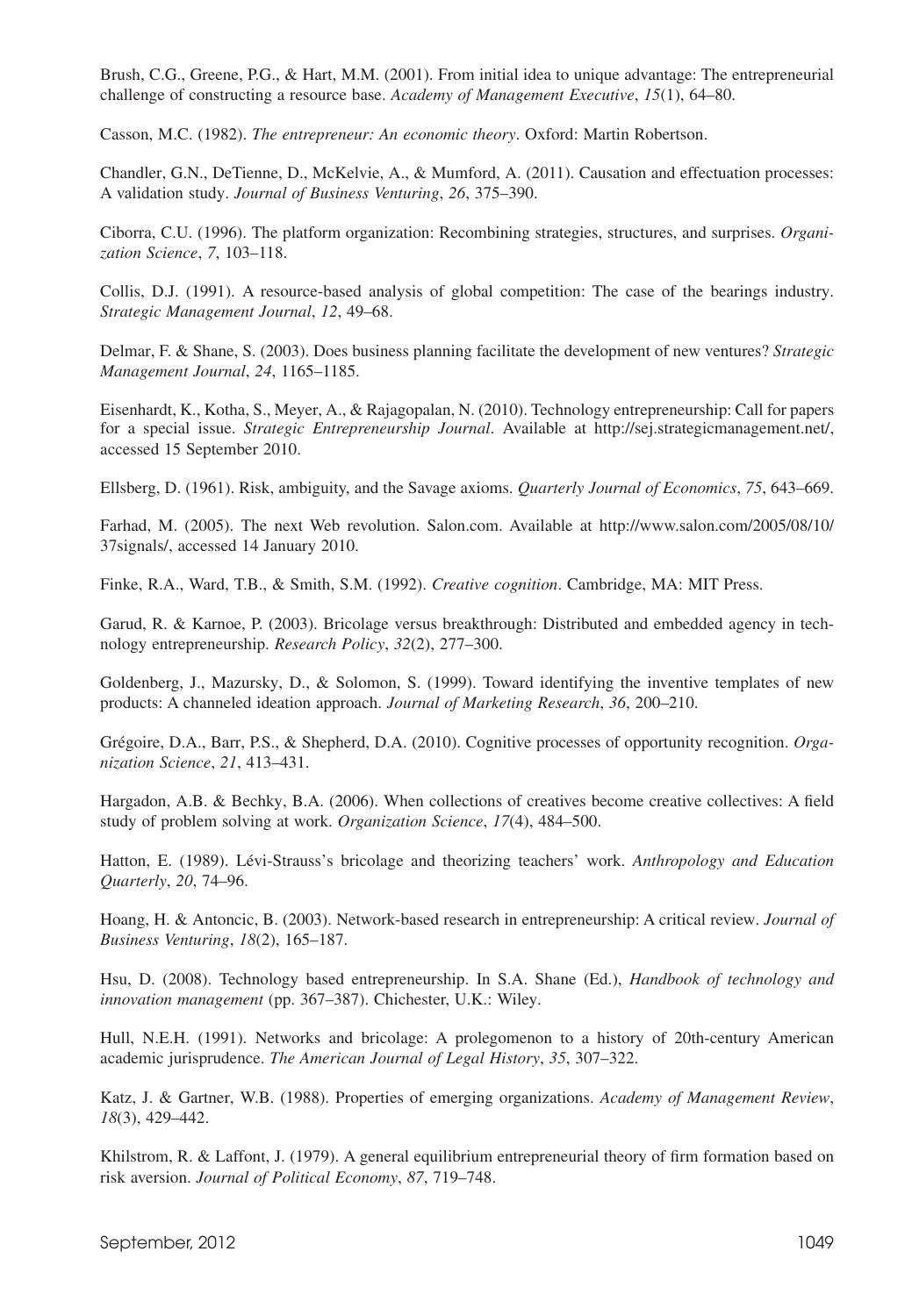Kiefer, C.F., Schlesinger, L.A., & Brown, P.B. (2010). *Action trumps everything: Creating what you want in an uncertain world*. Boston: Innovation Associates.

Kotler, P. (1991). *Marketing management*. Englewood Cliffs, NJ: Prentice-Hall.

Kuhl, J. (1981). Motivational and functional helplessness: The moderating effect of state versus action orientation. *Journal of Personality and Social Psychology*, *40*, 155–170.

Langley, A. (1999). Strategies for theorizing from process data. *Academy of Management Review*, *24*, 691–710.

Lanzara, G.F. (1998). Self-destructive processes in institution building and some modest countervailing mechanisms. *European Journal of Political Research*, *33*, 1–39.

Latene, H. (1959). Criteria for choice among risk ventures. *Journal of Political Economy*, *67*, 144–155.

Lee, A.S. (1989). A scientific methodology for MIS case studies. *MIS Quarterly*, *13*, 33–50.

Levi-Strauss, C. (1966). *The savage mind*. Chicago: University of Chicago Press.

March, J. (1991). Exploration and exploitation in organizational learning. *Organization Science*, *2*(1), 71– 87.

Markus, L. (1983). Power, politics and MIS implementation. *Communications of the ACM*, *26*, 430–444.

McMullen, J.S. & Shepherd, D.A. (2006). Entrepreneurial action and the role of uncertainty in the theory of the entrepreneur. *Academy of Management Review*, *31*(1), 132–152.

Mintzberg, H. (1994). *The rise and fall of strategic planning*. New York: Free Press.

Moreau, C.P. & Dahl, D.W. (2005). Designing the solution: The impact of constraints on consumers' creativity. *Journal of Consumer Research*, *32*(1), 13–22.

Penrose, E.T. (1959). *The theory of the growth of the firm*. New York: Wiley.

Phillips, N. & Tracey, P. (2007). Opportunity recognition, entrepreneurial capabilities and bricolage: Connecting institutional theory and entrepreneurship in strategic organization. *Strategic Organization*, *5*(3), 313–320.

Porter, M.E. (1979). How competitive forces shape strategy. *Harvard Business Review*, *57*(2), 137–145.

Rice, R. & Rogers, E. (1980). Reinvention in the innovation process. *Knowledge: Creation, Diffusion, Utilization*, *1*(4), 499–514.

Ries, E. (2011). *The lean startup: How today's entrepreneurs use continuous innovation to create radically successful businesses*. New York: Crown Business.

Santos, F.M. & Eisenhardt, K.M. (2009). Constructing markets and shaping boundaries: Entrepreneurial power in nascent fields. *Academy of Management Journal*, *52*(4), 643–671.

Sarasvathy, S.D. (2001). Causation and effectuation: Towards a theoretical shift from economic inevitability to entrepreneurial contingency. *Academy of Management Review*, *26*(2), 243–288.

Sarasvathy, S.D. (2008). *Effectuation: Elements of entrepreneurial expertise. New horizons in entrepreneurship research*. Cheltenham, U.K.: Edward Elgar Publishing.

Sarasvathy, S.D. & Dew, N. (2005). New market creation as transformation. *Journal of Evolutionary Economics*, *15*(5), 533–565.